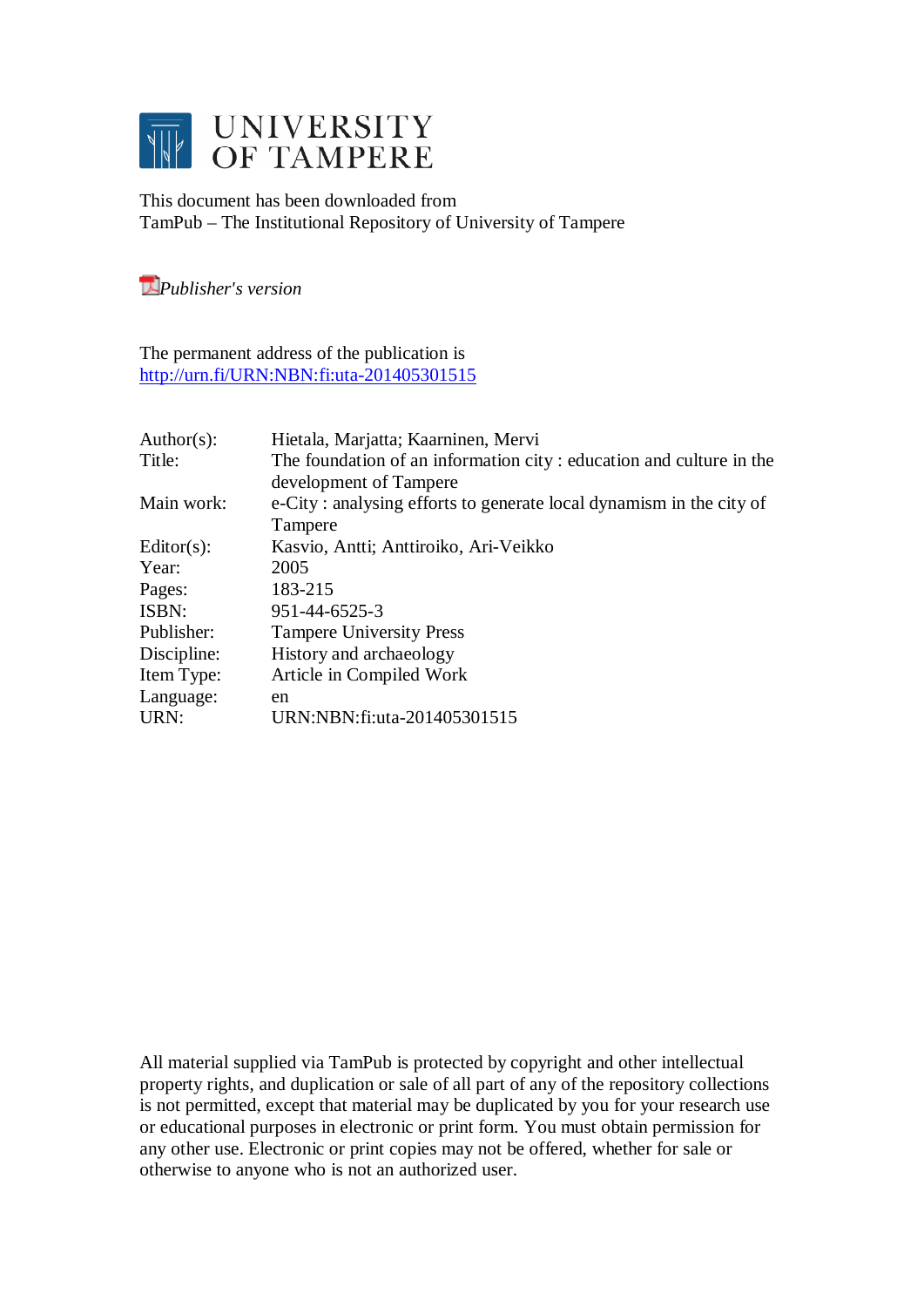# **The Foundation of an Information City – Education and Culture in the Development of Tampere**

#### **Introduction**

 I had, in the year 1812, spent some days at Tamerfers, in that country, and had remarked its admirable advantages for machinery, operations of any description. It was pleasantly situated, in a fruitful district, with immense, nay, in exhaustible water power. I had pointed out its great advantages to my friend, who was anxious to see the place. (Paterson 1858)

This is how clergyman and evangelist John Paterson (1776–1855) from Glasgow described Tampere in his memoirs published in 1858. James Finlayson came to Tampere for the first time with him in 1819 (Rasila 1988, 558–559). By the 1860s, Finlayson had developed into a major company even by international standards. One out of five Tampere inhabitants worked at Finlayson. Finlayson was a town within a town with its factory halls, schools, churches and hospitals. A century later the structural transition of Finnish society had a severe impact, especially on the traditional textile industry of Tampere, but new elements grew from the core of the old industry.

Starting in the early 1990s, Tampere has developed into an information city. The development of the Finlayson factory area symbolises the change from industrial production to the production of services. In the beginning of the 21st century the area housed many new media companies, becoming a large centre of leisure with its many cinemas, museums, art exhibitions,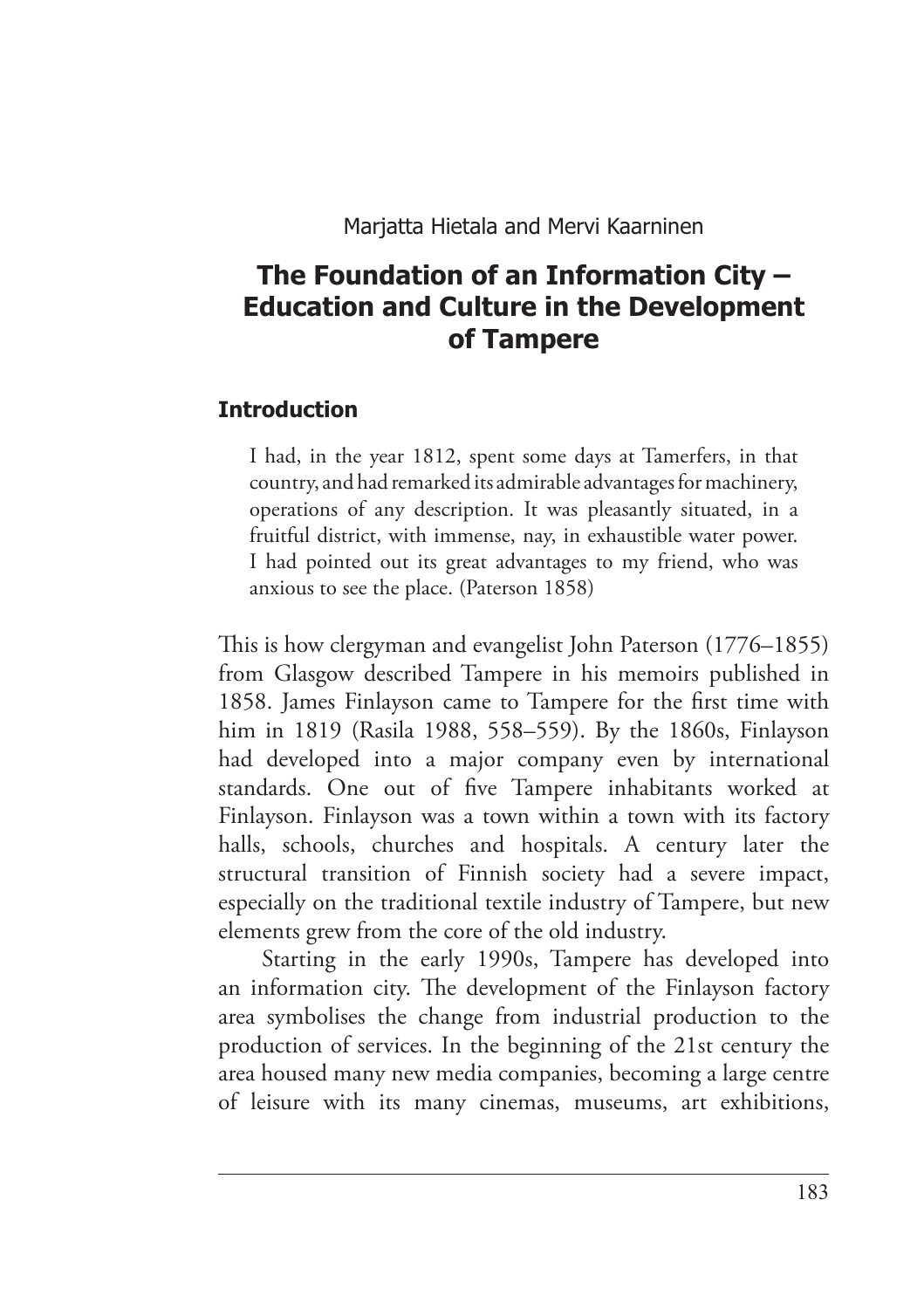restaurants, and cafes. The latest newcomer is a book fair organised every winter.

In this article we look at Tampere's development into an information city using a long time-span analysis to show how Tampere has invested in education and culture over the decades. This investment has built a firm foundation for creative innovation. Many researchers have shown the connection between education, new technology, and productivity (Webster 2001, 27–31; EU project [http://pareto.uab.es/wp/2004/63504.](http://pareto.uab.es/wp/2004/63504.pdf) [pdf](http://pareto.uab.es/wp/2004/63504.pdf)).

The development of Tampere bears out their conclusions. The educational history of Tampere started in the 1760s with a modest spinning school which operated for a few years. Tampere became a university town during the 1960s, and now, in 2005, the University of Tampere and the Tampere University of Technology boast a total of some 27 000 students.

We also analyse Tampere's image – the picture it has wished to present of itself in different eras  $-$  and the long evolution through which that image has gone from the 'beautiful city of factories' to an e-city. Image is a key part of city marketing (Webster 2001, 32). (See Sotarauta & Kostiainen 2005: Tampere seemed to have a magnetism that attracts population growth, the growth of jobs in the new economy, the expansion of innovative activities and strengthening of the image, among other things. The good image supported the improvement of the city's appeal.) We will also look into the city's visibility abroad. Creativity and innovation have manifested themselves in different ways at different times. We will highlight certain individuals and institutions whose innovative and creative activities have had a decisive impact on the development of the city.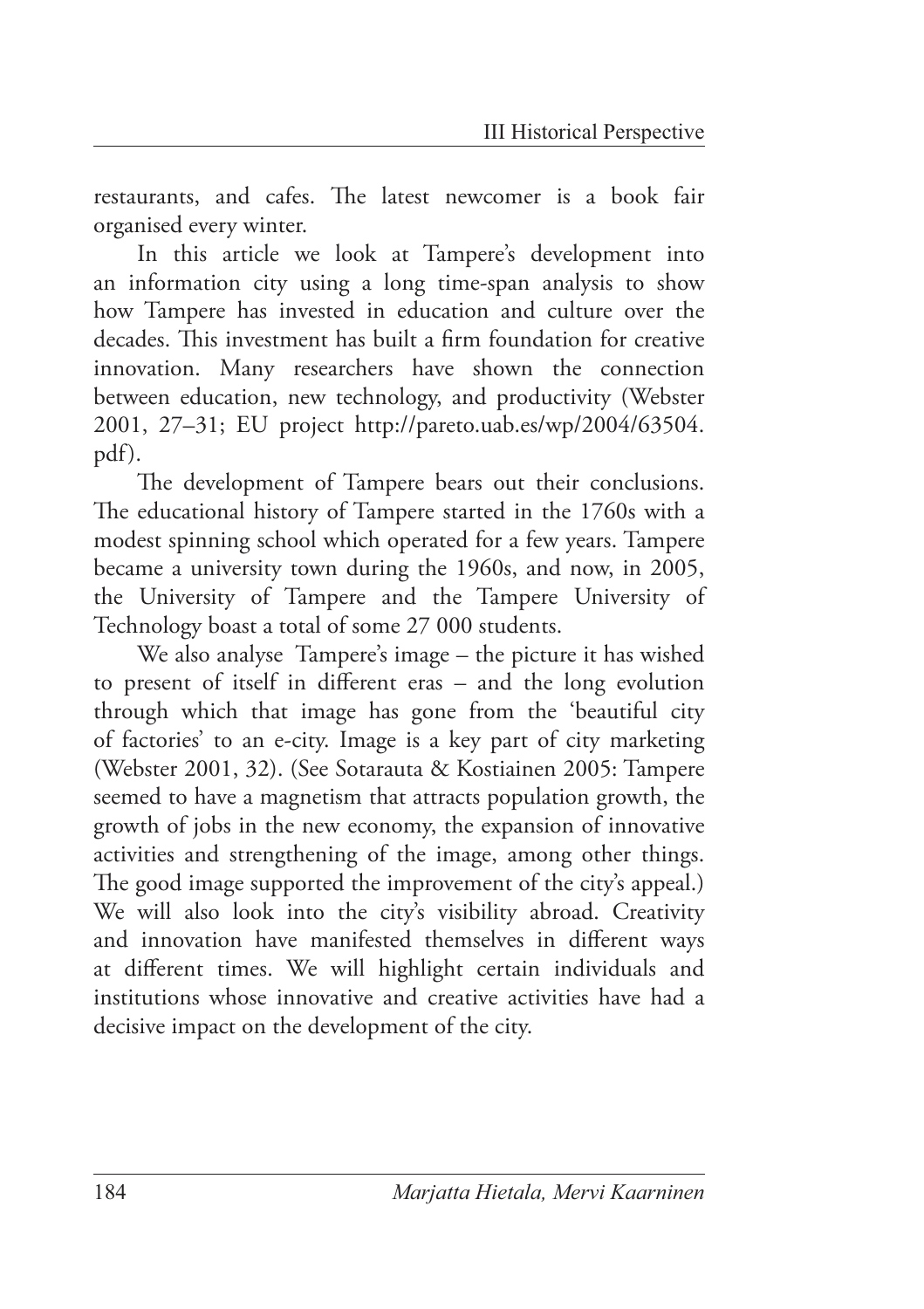### **Theoretical aspects of innovativeness**

According to Charles Landry, an innovative community consists of creativity, good organisation and various support services, such as traffic and communication networks. These are what Landry calls hard infrastructure. Another part of innovative community is soft infrastructure, which consists primarily of social networks, unofficial organisations and civic organisations, such as clubs and societies (Landry 2000, 87–90).

In the broadest sense, innovativeness stands for creative attitude and ability. While in the past innovation was commonly associated with invention, today it is increasingly used in a broader sense, as in social innovation and innovative, creative environments. Researchers such as Manuel Castells emphasise that democracy and a strong national identity create the necessary premises for innovativeness. In his books on 'Information Society' Castells argues that non-hierarchical practices and low borders between different social groups facilitate both innovations and the adaptation and dissemination of innovations. These factors can in part account for the success of the Finnish information society (Castells & Himanen 2002). Mobility, another characteristic of an innovative society, encourages Finnish innovativeness. In Finland the public sector has had a significant role in promoting the mobility of the experts, especially in following up the latest know-how. Examples of this kind of mobility can also be found in Japan and New Zealand (Hietala 1992, 275–279; Bell & Hietala 2002, 183–189, 294–302).

In Richard Florida's latest work (Florida 2005, 37–39), which deals with creativity in American cities, the keys to success and competitiveness can primarily be found in high technology and education. He also adds to the list of prerequisites an atmosphere of openness, pluralism, and tolerance.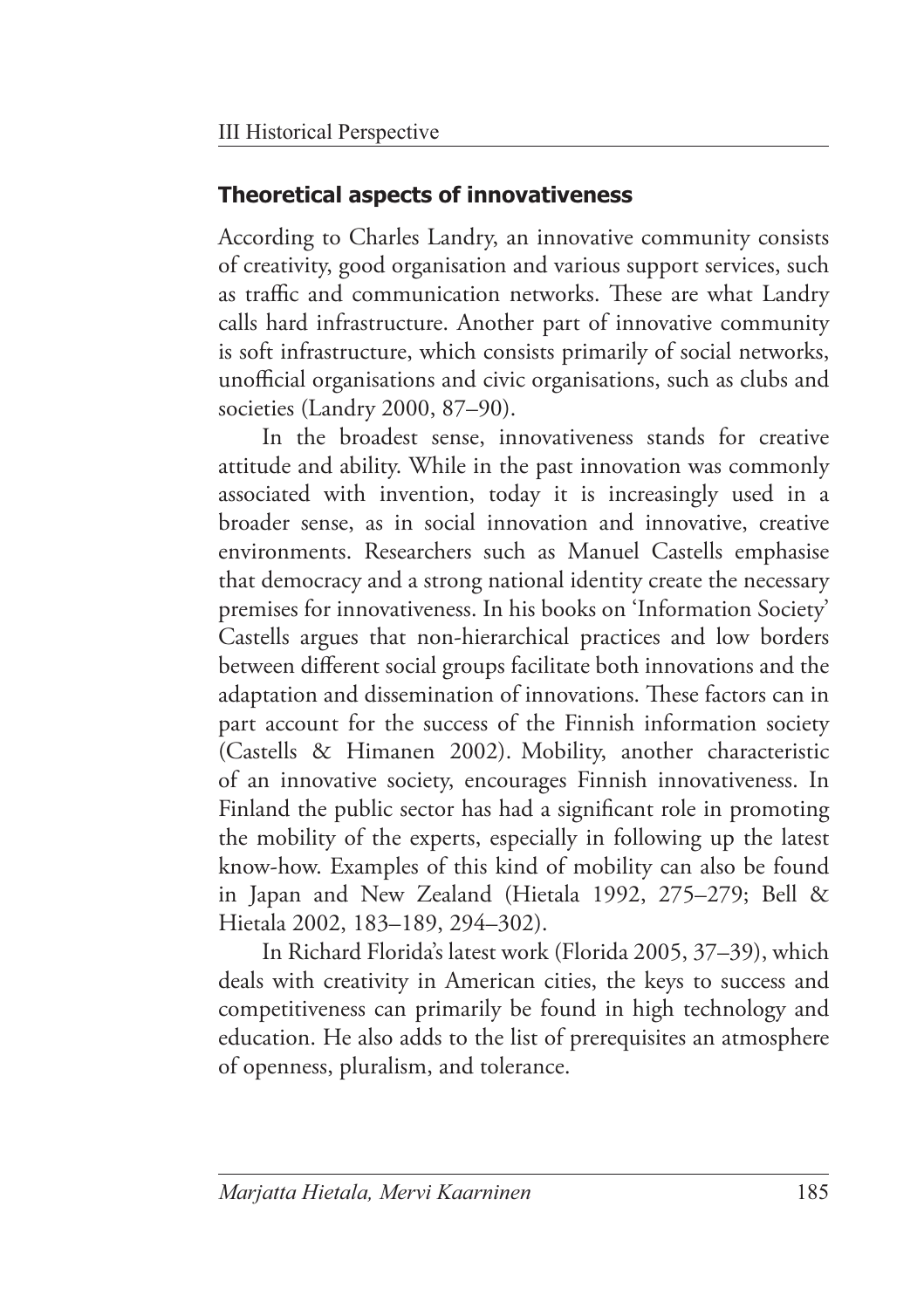Florida builds a measurement system based on three Ts, the first of which is 'Talent'. Talent is calculated according to the percentage of the total work force employed in creative jobs and the rate this percentage grows, the percentage of 25- to 64 year-olds with at least lower-level university degrees, and the proportion of employees doing research. The second T stands for 'Technology', calculated by combining the research and development portion of the Gross National Product and the amount of technological innovation, measured through patent applications. The third  $T$  is 'Tolerance', which measures the attitudes towards minorities, the traditionalism or modernity of values, and the expression of self, which includes human rights and democracy. Florida's culture of creativity refers to a society with talented and tolerant people. The following indicators for Technology can be found in Tampere and in Finland. The feature of rapid adoption of the newest technology can be detected throughout.

- 1837 Finland's first modern factory building (Finlayson)
- 1843 Finland's first paper machine (Frenckell)
- 1882 The first electric light in Scandinavia (Finlayson)
- 1900 The first locomotive manufactured in Finland
- 1909 The first automobile manufactured in Finland
- 1923 Finland's first national radio broadcast
- 1965 Finland's first ice hall
- 1974 The world's first NMT phone call
- 1984 The world's first biodegradable implant
- 1991 The world's first GSM phone call
- 1995 The world's first walking forestry machine
- 1996 The world's first Communicator (Personal Digital Assistant, Nokia)
- 1998 The world's first second-generation communicator (Nokia)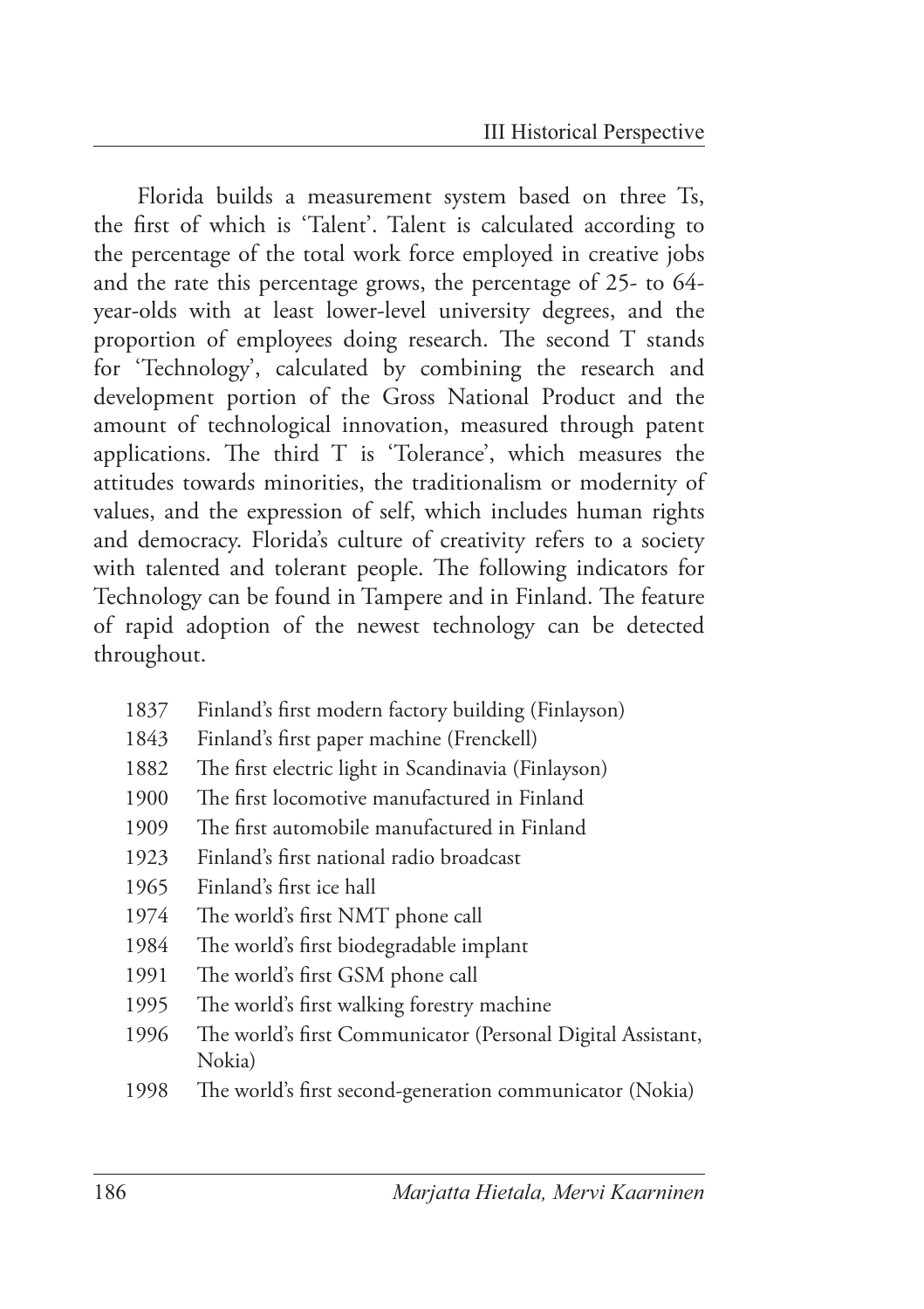## **The first phase**

All books dealing with the history of Tampere's industrialisation describe James Finlayson's (1771–1852) arrival at the banks of the Tammerkoski Rapids in August, 1819, a time when Tampere had a little over 900 inhabitants. Finlayson's arrival is portrayed as a hallowed industrial legend. Finlayson was an experienced machinist, and in Tampere he saw that the natural conditions provided a good foundation for industry. After many preparations Finlayson began to build a factory by the Tammerkoski rapids. Both the town officials and the crown/emperor protected Finlayson. They understood his importance as the herald of new knowledge and expertise, and loaned him start-up money provided he assume a distinct teaching obligation. He was to educate skilled workmen for Finland from the poor local children accepted as apprentices in the foundry. He was also obliged to let any Finnish man come to the factory, see the machines and equipment, and receive useful information about their operation (Voionmaa 1903; Haapala 1986; Rasila 1988).

The factory's foremen and machinists came from England or Sweden since there was no skilled Finnish labour available. Artisans learned their professions through work as apprentices and then journeymen within a framework regulated by the guild institution not through formal technical education. Although the first technical institutes had been founded in Europe towards the end of the 18th century, none existed in Finland when Finlayson began operations. The world's first technical institute, the École Polytechnique, was established in France in 1795 and served as a model for technical institutes elsewhere in Europe – for the technological institute of St Petersburg, for example, founded in 1828. While a plan to establish a Finnish technical institute existed already in 1835, the project was considered too ambitious considering Finnish circumstance – elementary education was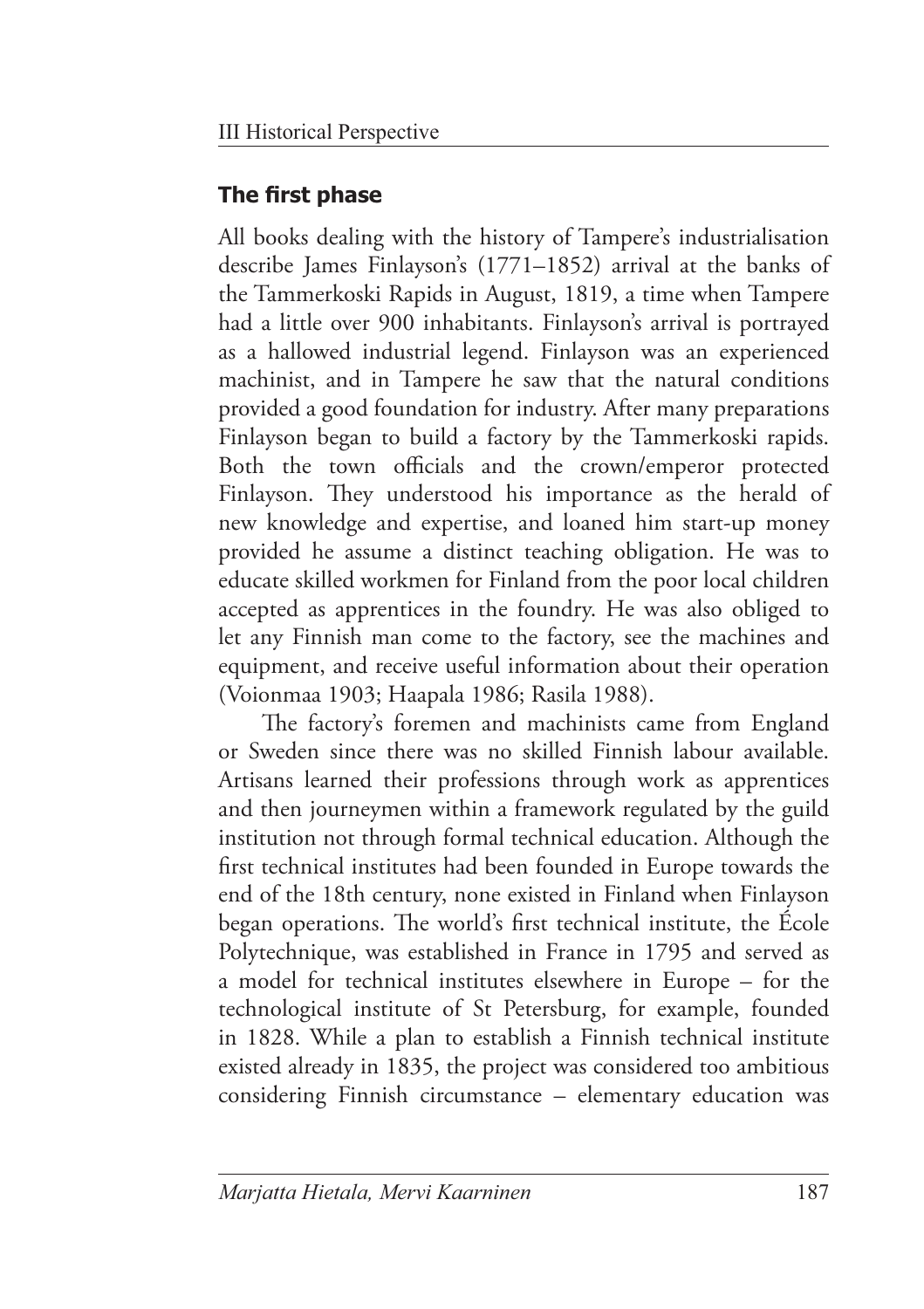lacking and the overall educational level of the people was poor. Only the university provided higher education in Finland at that time, and it trained officials for the needs of the bureaucracy, not experts for the needs of industry. Finnish industry made use of technology imported from elsewhere, as the example of Tampere shows. The Finlayson factory was a good school for machinists who later took to other places in Finland the information they acquired in Tampere (Nykänen 1998, 12–18, 54–59).

National aspirations to develop Finnish industry and improve the nation's economy led to the beginning of formal technical education in 1848 with the opening of the Helsinki Technical Realschule, which became the Helsinki Polytechnic School in 1872 and the Polytechnic Institute in 1879 (Bell & Hietala 2002, 93).

By the late 1830s Tampere had assumed the image of an industrial city; many visitors came to admire the factory buildings, and newspapers wrote about them. During the 1850s Finland's industrial committee suggested the founding of a technical institute in Tampere. The issue was later taken up by Agathon Meurman (1826–1909), a manor owner, farmer leader and Fennoman, who lived in Kangasala near Tampere. Writing, in 1857, about the importance of technical education, he claimed there was something wrong with the society if the children of officials and soldiers were educated only to be officials and soldiers, and he emphasised that technical schools would enhance the industrial spirit in Finland. In Meurman's opinion, Tampere was the most suitable location for a technical institute. The city already had several factories, and new ones would surely follow (Rasila 1984, 654–655; Nykänen 1998, 96–100).

In its initial phase, the creation and enhancement of the educational system was linked first and foremost to the development of professional skills and the production of skilled labour for the Tampere area industry. In 1845–1852 young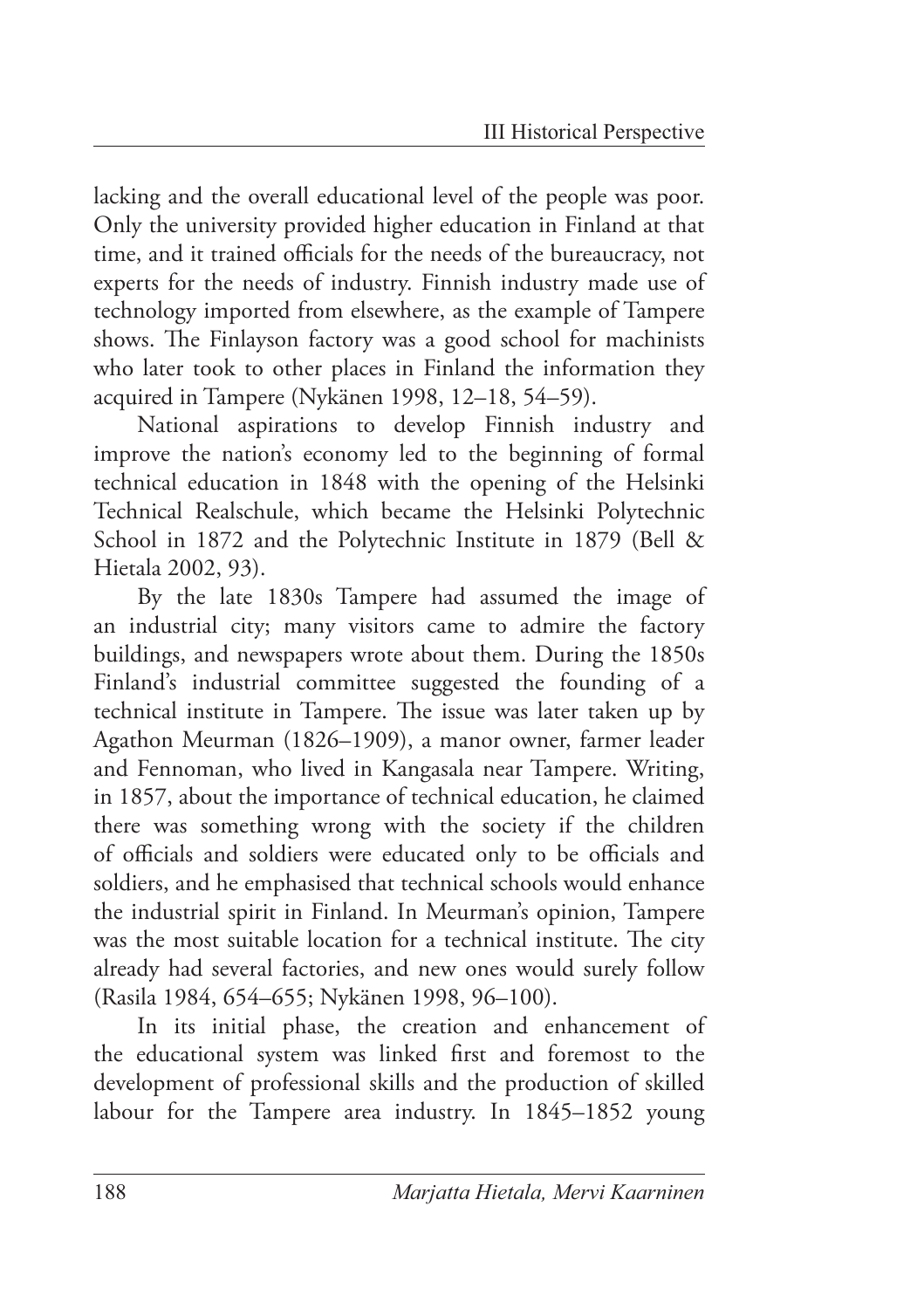MA and journalist Zacharias Topelius wrote his book *Finland Framställdt i teckningar*. He described Tampere as the Manchester of Finland, presenting readers with Finlayson's six-storey factory building and an industrial landscape of smoking factory chimneys rather than the static idyll of other towns and villages (Maisemia Suomesta, 73). The notion of Tampere as Finland's Manchester lived on for several decades in literature written on Tampere. For example, the extensive Finnish encyclopaedia *Tietosanakirja*, published in the 1910s, states: 'After the 1850s, Tampere reached the status of the country's real industrial city that earned it the exaggerated honour of being called the Manchester of Finland' (Kuusi 1917; *Aamulehti* 20 June 1911).

# **Connections: Traffic, information, communications**

The latter half of the 19th century was an era of great economic, social, and cultural development in Finland. That era saw the introduction and adoption of many innovations and inventions that have had a major impact on people's everyday lives. During this period Tampere got water pipes, sewers, and electricity as well as two theatres, several newspapers, and five schools providing university preparation.

At the end of the 19th century mutual co-operation across national borders was being established, first on a regional, and then on a national basis; soon this cooperation bloomed into an international phenomenon. In autonomous Finland (1809–1917), before Finland's independence, towns played a decisive role because of Russia's oppressive policy. Every big city in Finland had networks and reference groups of its own. The biggest Finnish cities, Helsinki (in 1905 100 000 inhabitants), Tampere (41 000), and Turku (43 000) followed keenly the latest know-how.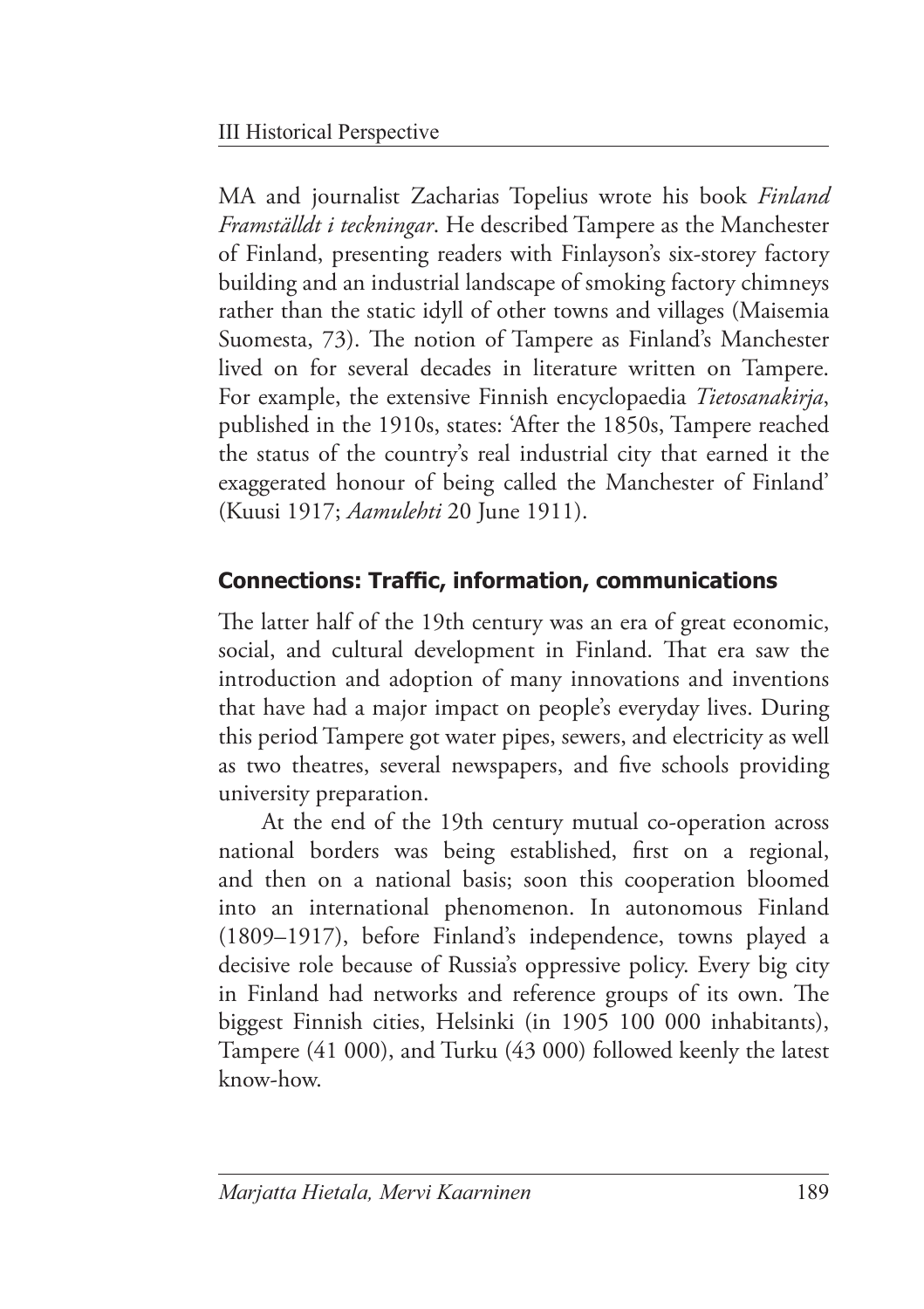Representatives of big cities and decision-makers observed and learned from each other, thus facilitating the inter-city transfer of innovations, be they changes in municipal institutions or technological applications. Exhibitions and professional congresses that the officials attended furthered this exchange, as did the professional journals they read, and the systematic records and statistics that they kept. Exhibitions and international congresses provided professionals and experts in various fields, people working in town planning as well as in engineering, with opportunities to meet one another and exchange ideas. Towns acted as messengers of the government as their officials travelled to city exhibitions abroad, whose number increased rapidly after the 1890s (Hietala 1987, 396–406).

In the late 19th century, steamboats and trains replaced horse carriages and sailboats, transporting both people and goods much more rapidly. Connections to Helsinki were especially important, as the capital was home to central government, government offices, and the university. In the early 1870s travel from Tampere to Helsinki (a distance of some 200 kilometres) took one day, first on a boat to Hämeenlinna, and then on a train to Helsinki.<sup>1</sup> The extension of the railroad from Hämeenlinna to Tampere began in 1874, and passenger traffic began two years later. The journey by train from Tampere to Helsinki then took six hours (Rasila 1984).

Along with the railroads, the telegraph spread around the world. The telegraph line between St Petersburg and Helsinki was finished in 1855 and reached Tampere in 1865. The Tampere telephone exchange opened in May 1882. Private telephone companies were established in 1882 in Helsinki, Turku, Tampere and Viborg, and within the next three years such companies were operating in 19 Finnish cities and towns. By 1900 all Finnish cities and towns had a telephone company linked to some 2000 kilometres of national telephone lines, and by 1916 the density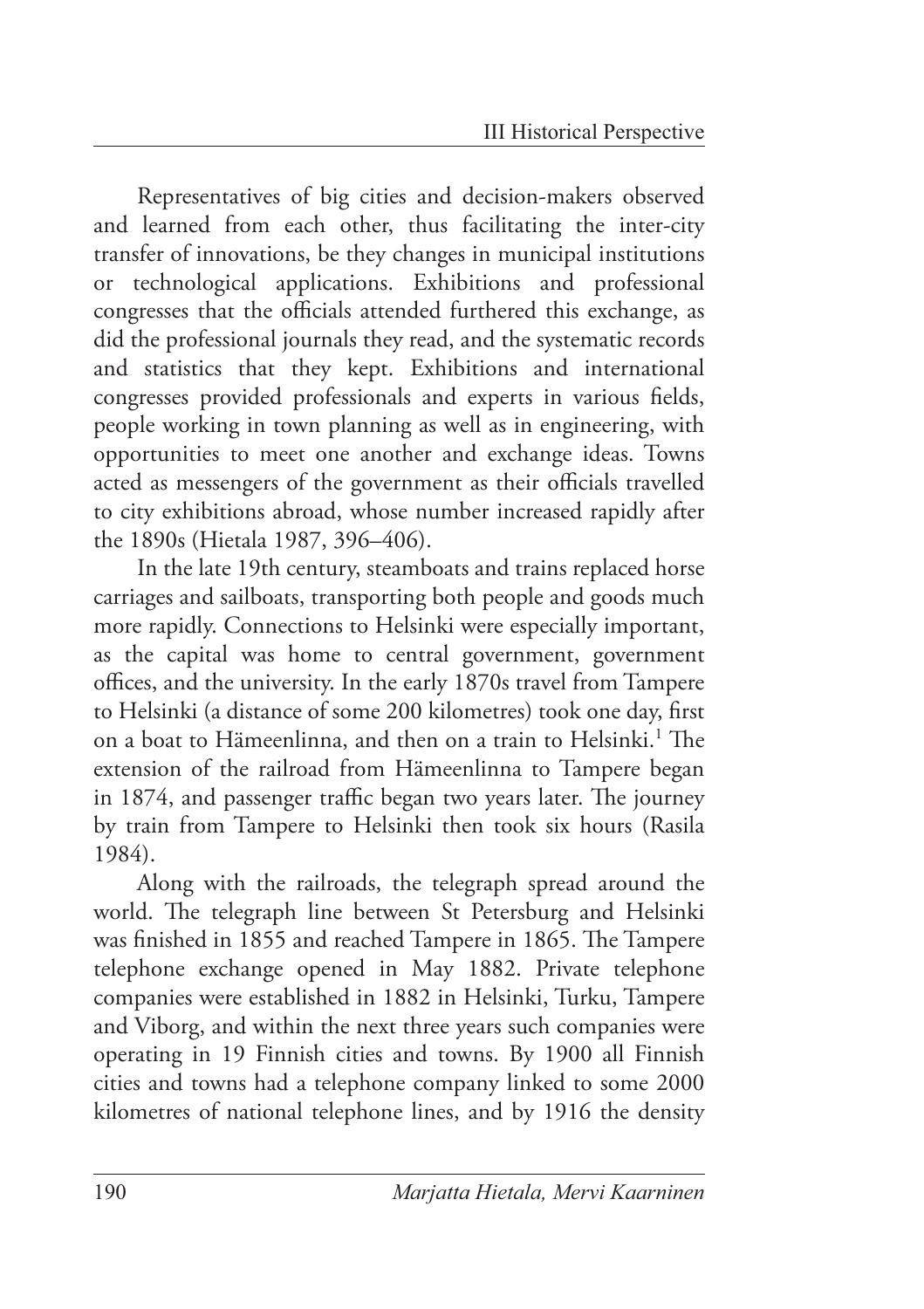of telephone networks in Finland was higher than that in Russia (Turpeinen 1996, 167–168).

# **Knowledge, skill, and education – Tampere as a school town**

During the late 19th century Tampere began to gain status as an important school town, both on the regional and the national level. Since the beginning of the 19th century local officials and citizens had made several attempts to improve the training possibilities in the city, and as a result practically all children attended municipal elementary school decades before passage of the compulsory education act of 1921. From the 1880s onwards, several secondary schools where the pupils could eventually pass their matriculation examinations had opened in Tampere. A realgymnasium was founded in Tampere in 1883, a school for Finnish girls in 1894, a coeducational secondary school in 1895, and a classical gymnasium in 1901. The following numbers of pupils enrolled in these schools during the first two decades of the 20<sup>th</sup> century.

| 1905/06 | 1351 |
|---------|------|
| 1909/10 | 1646 |
| 1913/14 | 1724 |
| 1917/18 | 1728 |

The most significant vocational institute in Tampere was Tampere technical school, founded in 1886. This school was important for the industrial town, because the future foremen and clerical employees of Tampere metal and textile industries received their education there. The school managed to recruit to its board famous local industrialists, businessman and entrepreneurs. In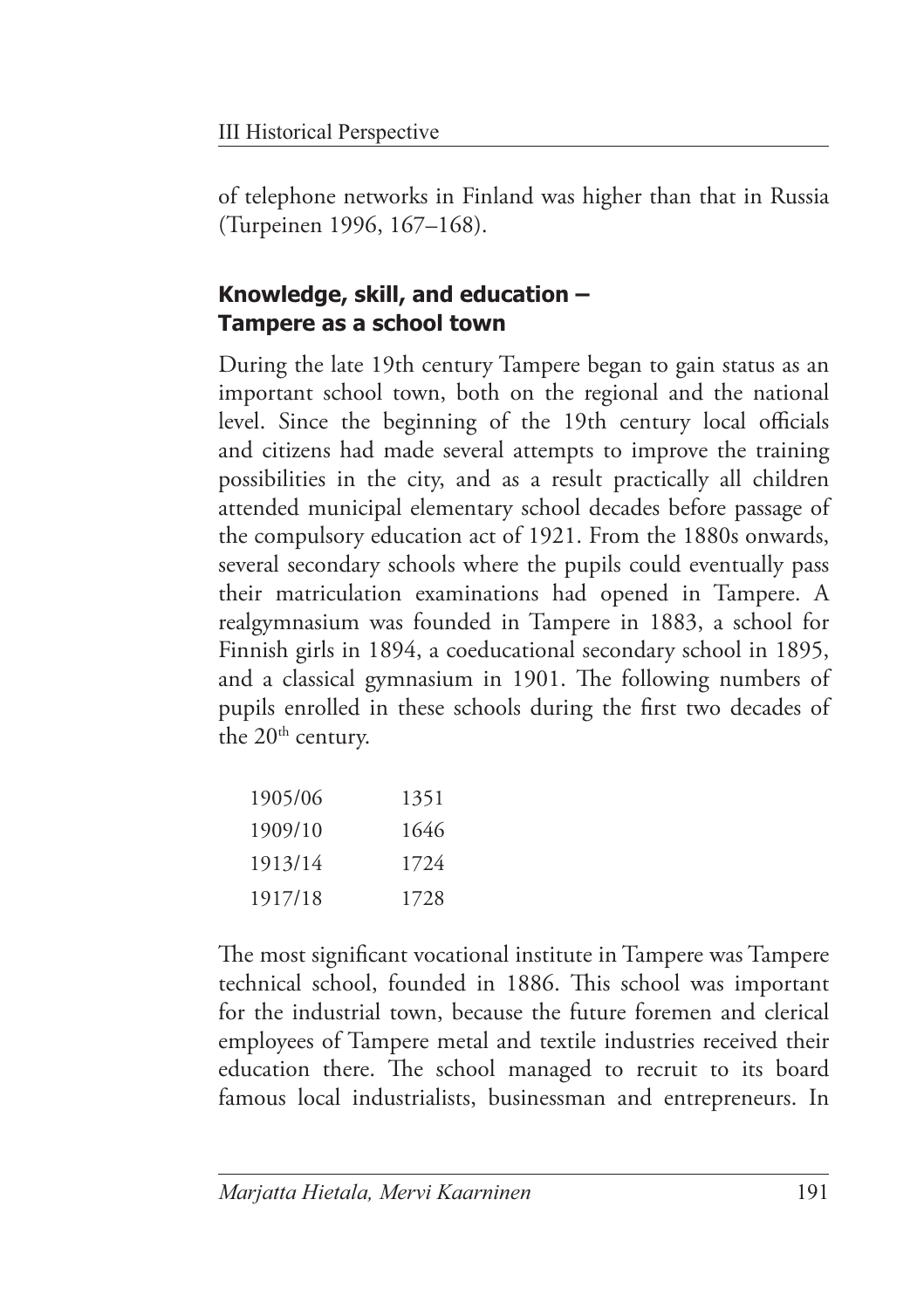addition, several vocational institutes were founded in Tampere in the early years of the 20th century. Still Tampere students wanting to further their educations beyond their matriculation examinations had to leave the city; most secondary school graduates moved to Helsinki to pursue their studies. In the late twenties this exodus inspired a number of initiatives for founding a teacher's college for men and women in town (Kaarninen 1995, 148–154, 206–207; Valorinta 1986, 63–72).

In Finland and elsewhere in Europe, various scientific societies and associations have played an important role in city development, leading lagging city organisations in proposing significant innovative processes In keeping with this tradition, Tampere Technical Society, established in 1893 and made up of engineers, architects, and businessmen, worked hard to improve technical education in the region. An initiative of the society made during its first years resulted in the 1912 founding of a technical institute in the city. This institute became prestigious and trained a large number of skilled professionals for the industries of Tampere as well as for the rest of the country. An excellent point of comparison for Tampere is Manchester, where various societies made initiatives to found a university many decades before the project was realised (Charlton 1951; Thackray 1974, 675).

Tampere was a pioneer in organising opportunities for study and self-improvement for the working population. The Tampere City Library began as a private library but was taken over by the city 1861. Popular lectures intended for the working population were organised as early as the late 1860s and plans for more regular lecture activities were made in the 1890s. Tampere city founded the country's first workers' institute, after the model of Stockholm, and it opened in 1899. The programme consisted of basic education as well as lectures and debates on scientific and social issues (Rasila 1984, 686–687; Jutikkala 1979, 262–263).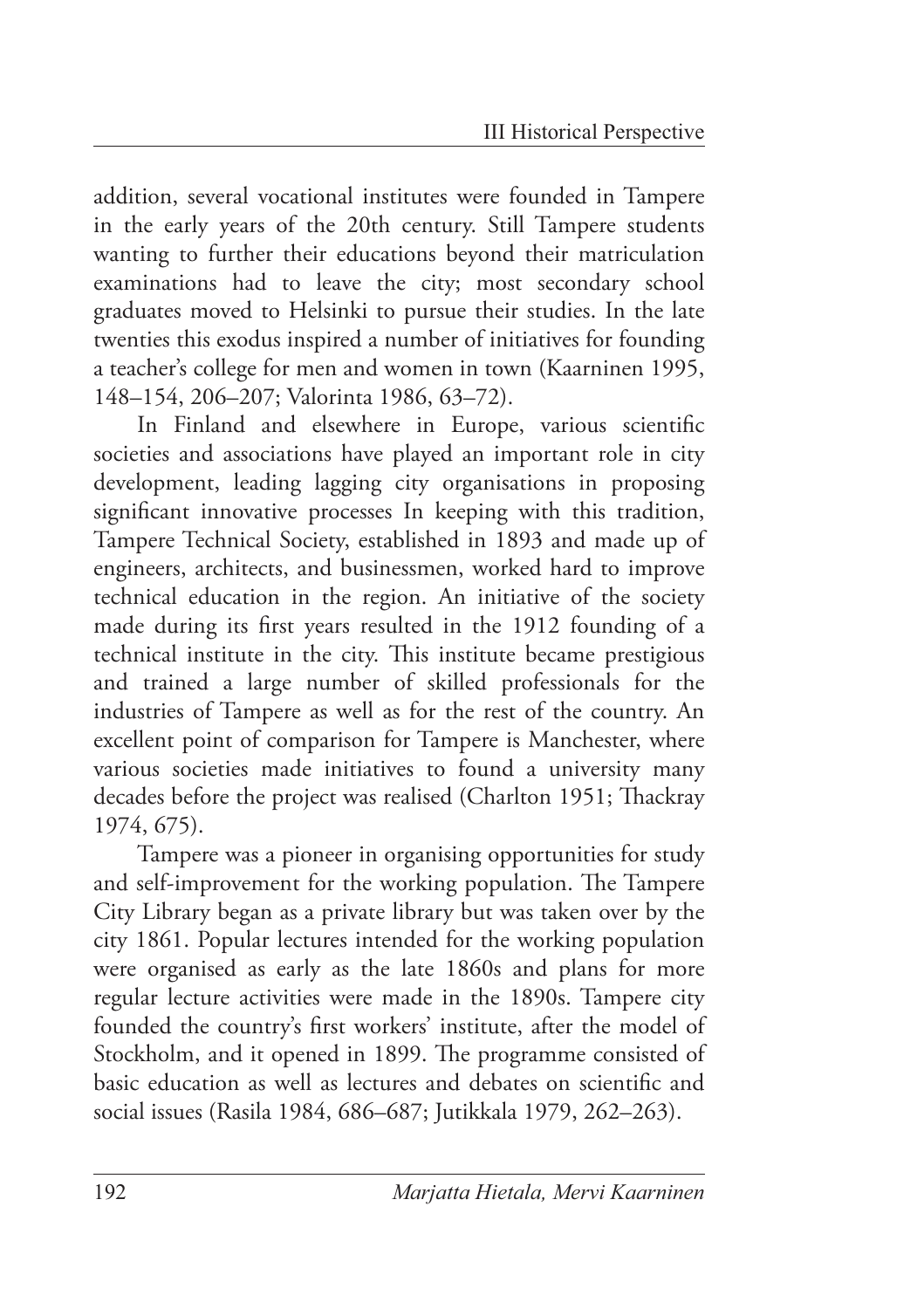### **Tampere becomes a university town – ideas and initiatives**

Demand for a second university in Finland had begun already at the end of the 19th century and had its origins in the language question. Since the main language of teaching at Helsinki University was Swedish, the aim was to establish a specifically Finnish-speaking university. Furthermore, proponents of a second university understood the regional importance of such institutions (see e.g. Sörlin 1996; Sörlin 2002,  $377-388$ ). They saw that the university could operate as a regional well of ideas and innovations if it got support from local sponsors. In this way, the university could benefit local and regional economies.

The years 1910 and 1911 saw a university movement in Finland: an enthusiasm for universities manifesting itself in the form of university committees being appointed in several small towns like Lahti, Jyväskylä, Turku, Mikkeli, and Kuopio. The committees set out to market the university idea and to make plans for getting a new, Finnish-speaking university in their towns. Helsinki newspapers and several local newspapers around the country issued articles and campaigned for a new university. Local university committees made plans and calculations. In Tampere the issue had not been approached until the local newspaper *Aamulehti* took it up. *Aamulehti* wanted to hear the opinions of municipal life, trade and education experts about whether a university or some other institute of higher education should be founded in Tampere and what the city could do to promote such a scheme.

Tampere did not witness the kind of enthusiasm that emerged, for example, in Turku, Lahti, and Jyväskylä although Tampere Mayor K. Hj. Schreck considered it important to get a university or an institute of higher education in the city because he was aware of the connection between higher education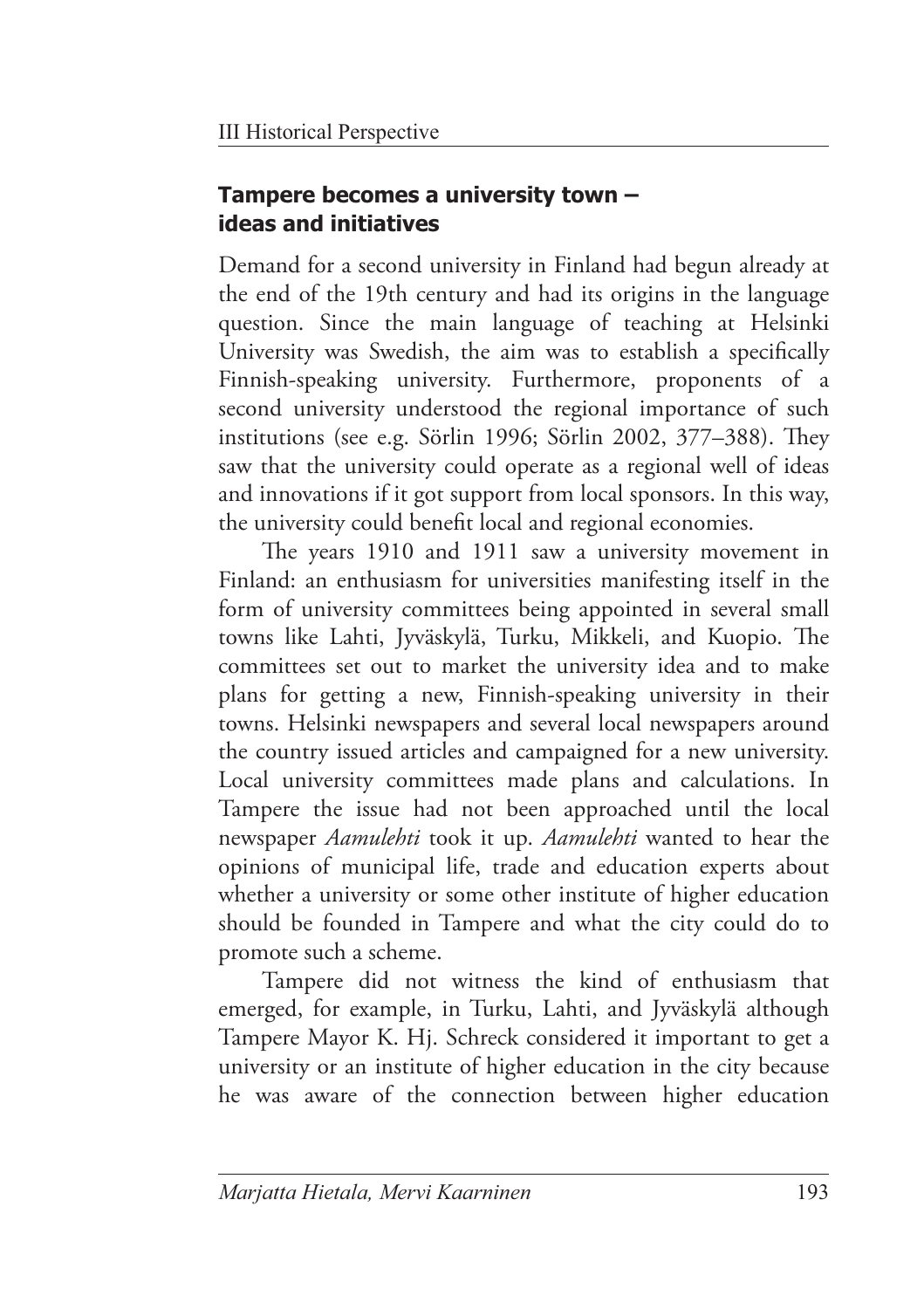and local progress and prosperity. According to Schreck, the development of the city had regressed after the end of the free city right and the yearlong general strike (*Aamulehti* 17 June 1911). Other important Tampere figures remained unenthusiastic about the university issue. Some of them thought that Tampere should concentrate on improving the industrial school.

From Tampere's point of view, the discussion on higher education became more lively in 1919 when there were attempts to get the Technical University to move from Helsinki to Tampere because the Technical University was in search of new location. This suggestion gave rise to lively debate in newspapers in 1919. The city was ready to provide the lot for the university building (*Aamulehti* 5 March 1919; 7 March 1919; 19 March 1919). In the end, the Technical University stayed in the capital, and the lively university discussion that had begun in the 1910s came practically to an end in the beginning of the 1920s, when two new universities were founded in Turku: the Finnish-speaking Turku University and the Swedish-speaking Åbo Akademi. Tampere had to wait four more decades for its own institute of higher education (Tommila 2002, 102-124).

Some key trends emerge in the analysis of Tampere's educational strategies at the turn of 20<sup>th</sup> century. The aim was to strengthen Tampere's industry through education by increasing the technical know-how of its citizens and by attempting to secure the availability of a skilled labour force. On the other hand, the Fennoman language policy and aspirations to create a Finnish-speaking educated class also shaped strategy. General and vocational education were pursued side by side and simultaneously in the city, creating the infrastructure of education. A simple justification for both was that now there was no need for the town inhabitants to move from their hometown to study elsewhere. The same justification was still used in the 1950s.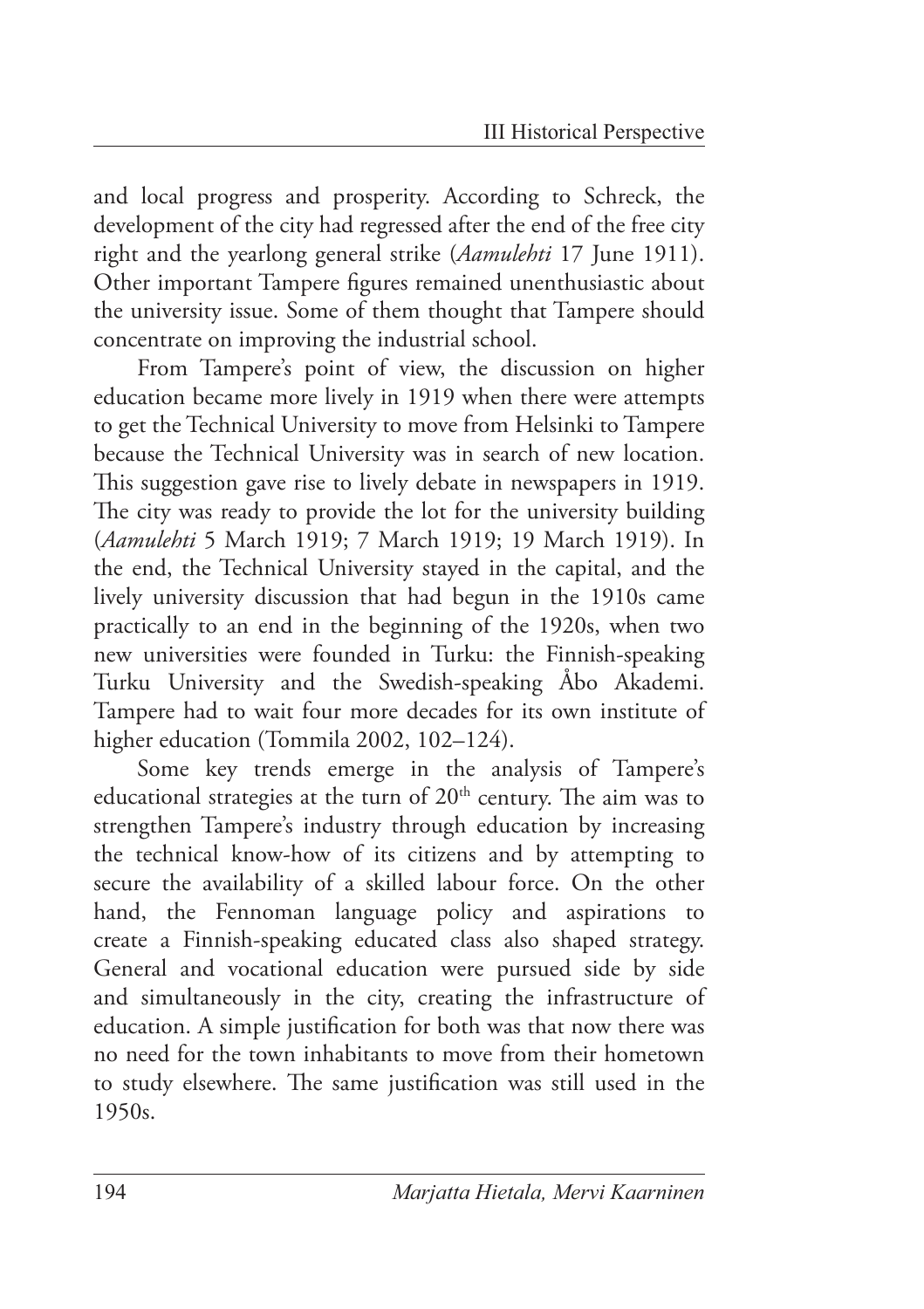### **The image of Tampere – City of factories, city of theatres, university city**

Among the illustrations in the book *Tampere – kotimarkkinateollisuuden kaupunki* (Tampere – City of domestic market industry) published in 1934, we see the factory hall of the Tampere engineering shop. The legend calls it 'Temple of Work'. Along with industrial scenes, water is always an important and visible element in pictures of Tampere. We can also see glimpses of the Tampere Theatre, opened on the city's main street in 1913, and the statue of the national author, Aleksis Kivi.

The image of a city has proved to be an important part of city marketing, and it can also be an important political tool (Webster 2001, 32; Niemi 2001, 13–27). In the 1920s and 1930s Tampere continued to construct a self-image of an industrial city, the Manchester of Finland. In an illustrated book about Tampere published in the 1920s we read the following:

 As the train approaches Finland's most typical industrial city, the Manchester of Finland, one instinctively envisages a forest of factory chimneys, black and sooty smoke rising from every one of them. Tampere – Finland's Manchester – is a beautiful and interesting industrial city in beautiful and interesting Häme district.

In the beginning of the 1920s Tampere was considered the centre of Finland's industry for the domestic market. During the inter-war period Tampere made itself known by participating in Finnish fairs and exhibitions in various European countries. Although the city was one of the candidates to host independent Finland's first fair, that event actually took place in Helsinki in 1920 and 1921. Textile factories in Tampere such as Suomen Trikoo, Tampere Verkatehdas and Lapinniemi Puuvillatehdas all had their own stands. Finlayson exhibited a spinner that was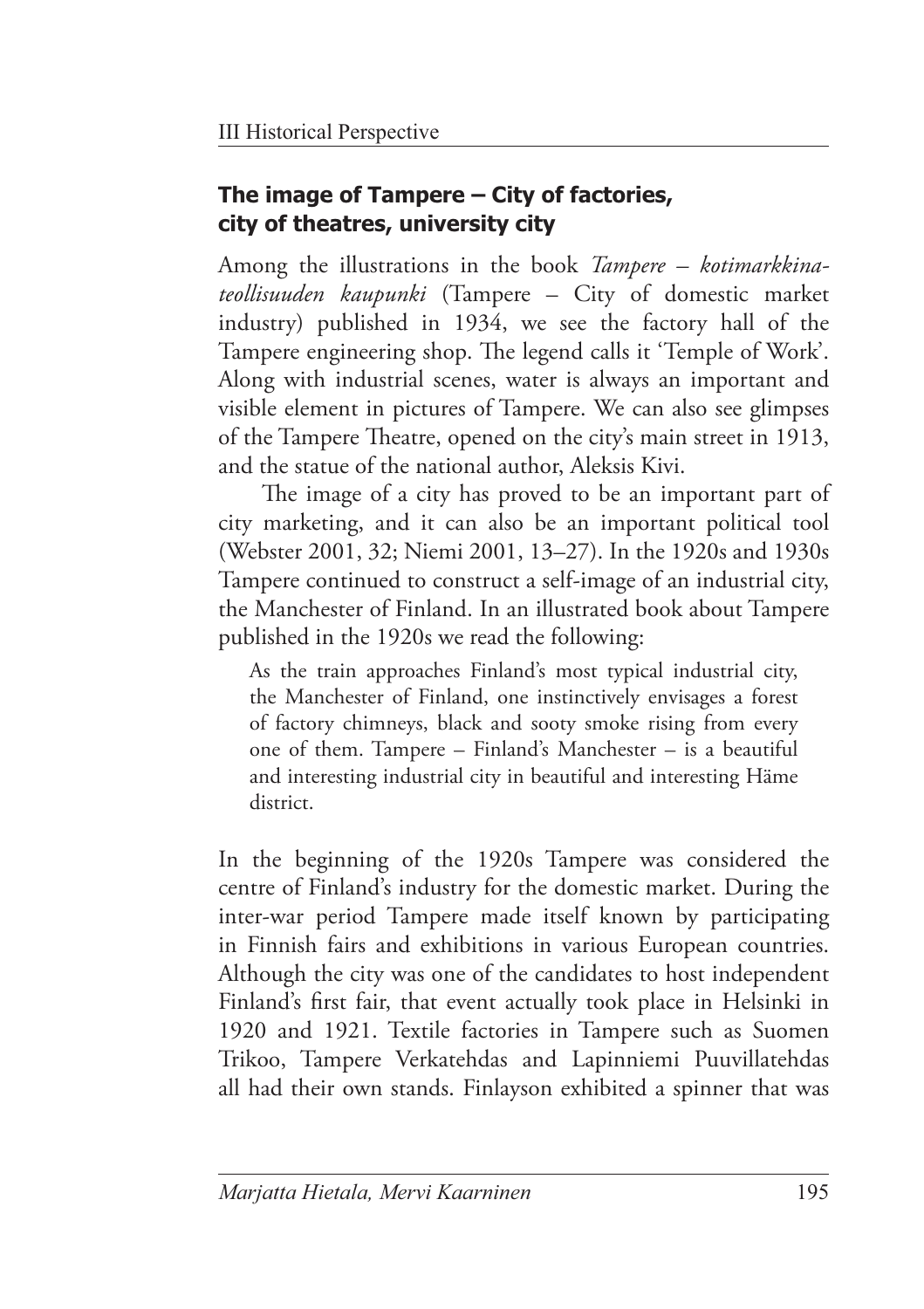occasionally turned on during the exhibition (Röneholm 1945, 99–119).

Plans had also been made to organise the 12th general agricultural fair in Tampere in 1922. Eventually that fair merged with the third national fair, albeit in a truncated form. The architectural design for the fair was commissioned from architect Alvar Aalto. The fair exhibited mainly products from the wood industry and the home industry as well as the machining industry. The audience could also see competitions related to craftsmanship and exhibitions ranging from carving a shaft of an axe to patching a pair of mittens. The stands of Tampere businesses received much attention. For example the Tampere-based belting factory and safe factory represented the rationalisation of work (Röneholm 1945, 128–135).

In 1923 Tampere was invited to participate in an exhibition organised in connection with the 300th anniversary jubilee of Gothenburg. The city sent drawings and town plan replicas to the exhibition. An English Week, connected with the English Week organised in Helsinki, was organised in Tampere in 1933. Two years later Tampere participated in the Brussels World Fair and exhibited pictorial material, which particularly highlighted Tampere's industrial milieu alongside the rapids (Annual Reports of the Tampere Municipal Administration 1920–1939). Tampere businesses had a strong presence at the Finnish Fair in 1935 in the new Exhibition Hall of Helsinki (Röneholm 1945, 352, 404).

Tampere constructed international networks on many levels. Tampere sent annually several municipal officials and experts on study trips in Europe in order to search out the newest advances in city planning and infrastructure. This practice was common in other major Finnish cities too, particularly in Helsinki (Hietala 2005, 127; Bell & Hietala 2002, 113-133, 183-189). The Scandinavian countries were the favourite destinations for groups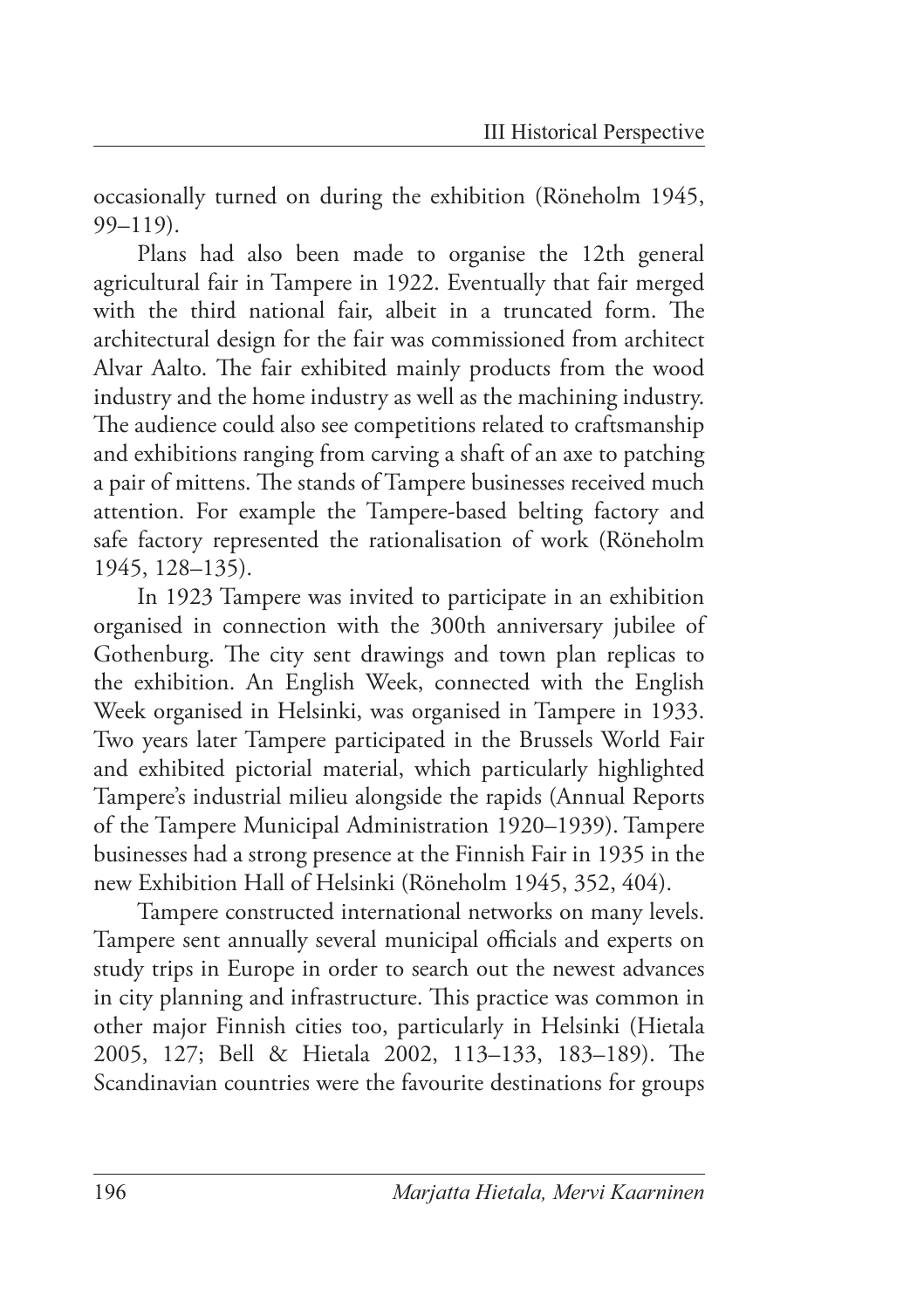from Helsinki as well as from Tampere. Tampere also annually received representatives from many different professional groups; the city provided programmes and hospitality for them (Annual Reports of the Tampere City Administration 1920–1939).

### **New era, new challenges**

After the Second World War and the reconstruction period in the early 1950s, a huge social construction programme began in Tampere. The town was involved in a central hospital project, new municipal kindergartens were under construction, the home for the aged was being extended, a sports centre was built, sewage and water networks were being constructed and a new workers' institute was erected. The town leaders wanted to build a city that would be an attractive place to live.

In the early decades of the 20th century a small number of writers had lived and worked in Tampere, but the late 1940s witnessed the birth of a Tampere school of writers (The Mäkelä Circle). This group included some of the most significant Finnish writers, most notably the novelist Väinö Linna and the poet Lauri Viita. The Tampere school differed from the capital's literary circles both stylistically and thematically. In the field of visual arts, a Tampere group known as 'Group 9' emerged in the 1950s, the key figure being Erik Enroth. The group also included Kimmo Kaivanto, the most famous Tampere visual artist for the next decades to come. With the help of writers, visual artists, and the theatre, Tampere gradually became known for its culture as well as its industry (Rasila 1992).

From the 1940s to the 1960s, Tampere is portrayed as a beautiful city of factories. But aside from pictures of factories and rapids, public buildings such as schools and theatres as well as the city's public monuments begin to gain more and more visibility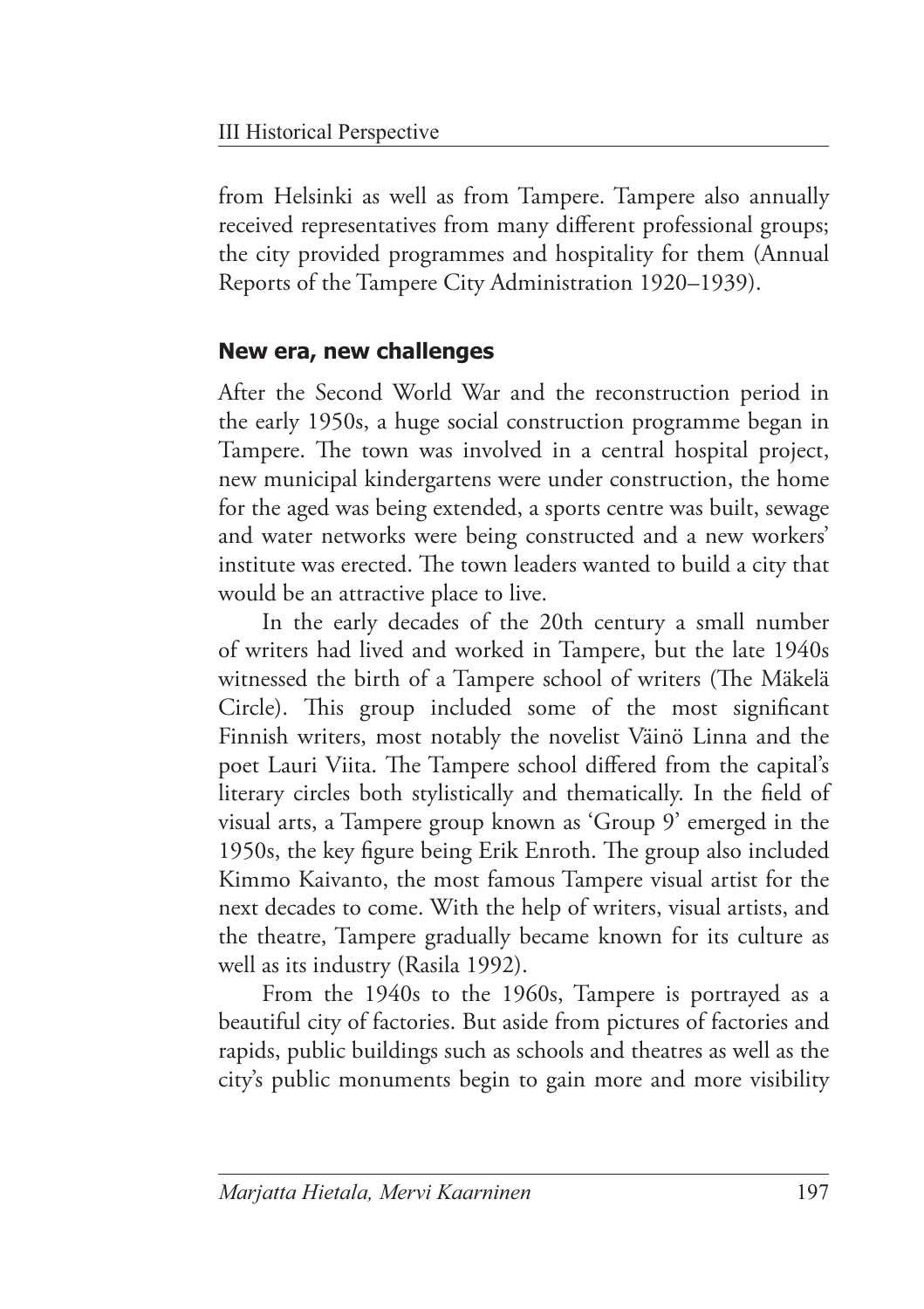in books introducing the city. These publications increasingly highlight the Pyynikki area and Tampere lake landscapes as central elements characterising the city (e.g. *Tampere – tehtaitten kaunis kaupunki* 1943).

In the 1940s and 1950s planners presented visions of Tampere that would reach far into the future, all the way to the 1990s. These plans included major construction schemes like congress halls, churches, hotels, roads and railroads (Rasila 1992, 42). From the point of view of Tampere's development in the years and decades to come, the most important scheme by far proved to be the plan to turn Tampere into a university city, a plan hatched in the late 1940s. A particularly active proponent of this project was Erkki Lindfors, mayor of Tampere 1957–1969. In 1947 the City of Tampere set as its public local political objective an institution of higher education. Lindfors and other town leaders wanted an institution of higher education in the city for several reasons. One of the reasons was the image of Tampere, how the city was known in Finland and abroad. Helsinki, Turku and Tampere were the largest cities in Finland. Helsinki and Turku were cultural centres. Tampere was known for its factories and working population.

But the traditional industries could not guarantee the city's success; something new was called for to increase its attractiveness. Citizens of an industrial city catering to the needs of the domestic market had a demand for services too. All in all, the new demands increased. Certain leaders of the city avidly supported university education and academic careers since Tampere, with its many secondary schools, had by the 1940s grown into an important provincial centre for education where the youth of the surrounding countryside came for their matriculation examination. A university in Tampere would keep local students and their money from leaving the city as well as attracting students from the surrounding rural areas.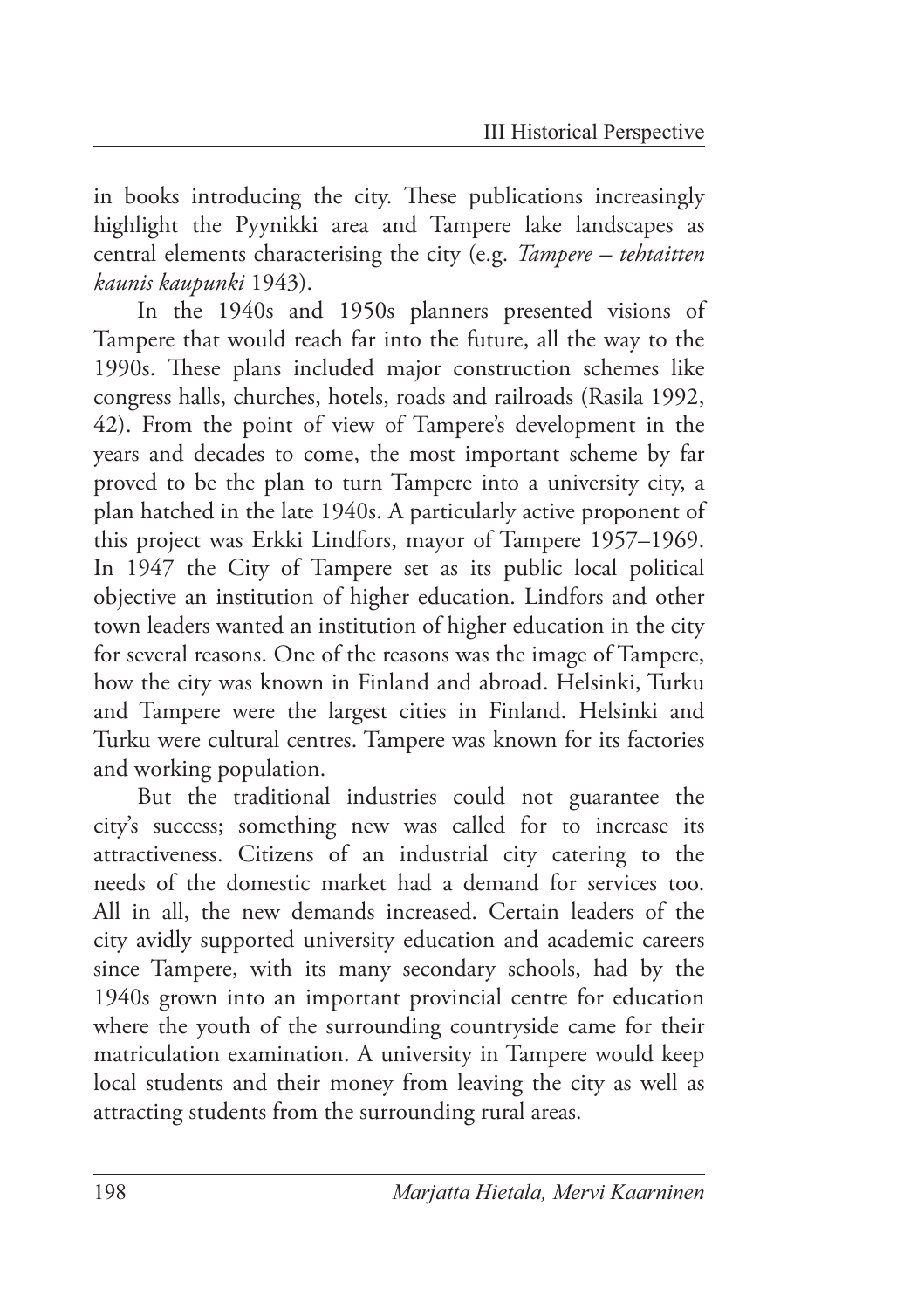In order to support the city's industry, local authorities took as their first goal establishing a technological university in Tampere. But when The School of Social Sciences in Helsinki, founded as a Civic Academy in 1925, was struggling with both economic and premise problems, the City of Tampere actively sought the transfer of this university-level School to Tampere. The city's campaign was complicated by the fact that Helsinki University had founded a Faculty of Political Science which both the teachers and students of The School of Social Sciences found appealing.

The City of Tampere was prepared to make great sacrifices in order to get the institution. It tempted the institution with economic favours, and after nearly a decade of debates and negotiations, the School of Social Sciences was opened in Tampere in 1960 and the new building was inaugurated in 1961.

The rapid growth process in the School of Social Sciences started in the early 1960s. In 1960 the institution only had a faculty of social sciences. The faculty of humanities was founded in 1964, the faculty of economics and administration in the following year 1965, and the faculty of medicine in 1972. Additional plans to found a faculty of mathematics and natural sciences failed. The institution ceased to be a school specialising in social sciences, and in 1966 it received university status. The city of Tampere provided important economic support especially to the funding of new teaching posts (Rasila 1973, 213; Kaarninen 2000, 20–25).

Paavo Koli, the rector of the School of Social Sciences, was an innovator with many ideas and the capacity to realise largescale schemes swiftly in co-operation with mayor Lindfors and the financial aid of Tampere. Lindfors and Koli were among the visionaries who had courage and faith in Tampere's future as an attractive university city and centre of culture. In a short time Koli was able to devise several plans that have in retrospect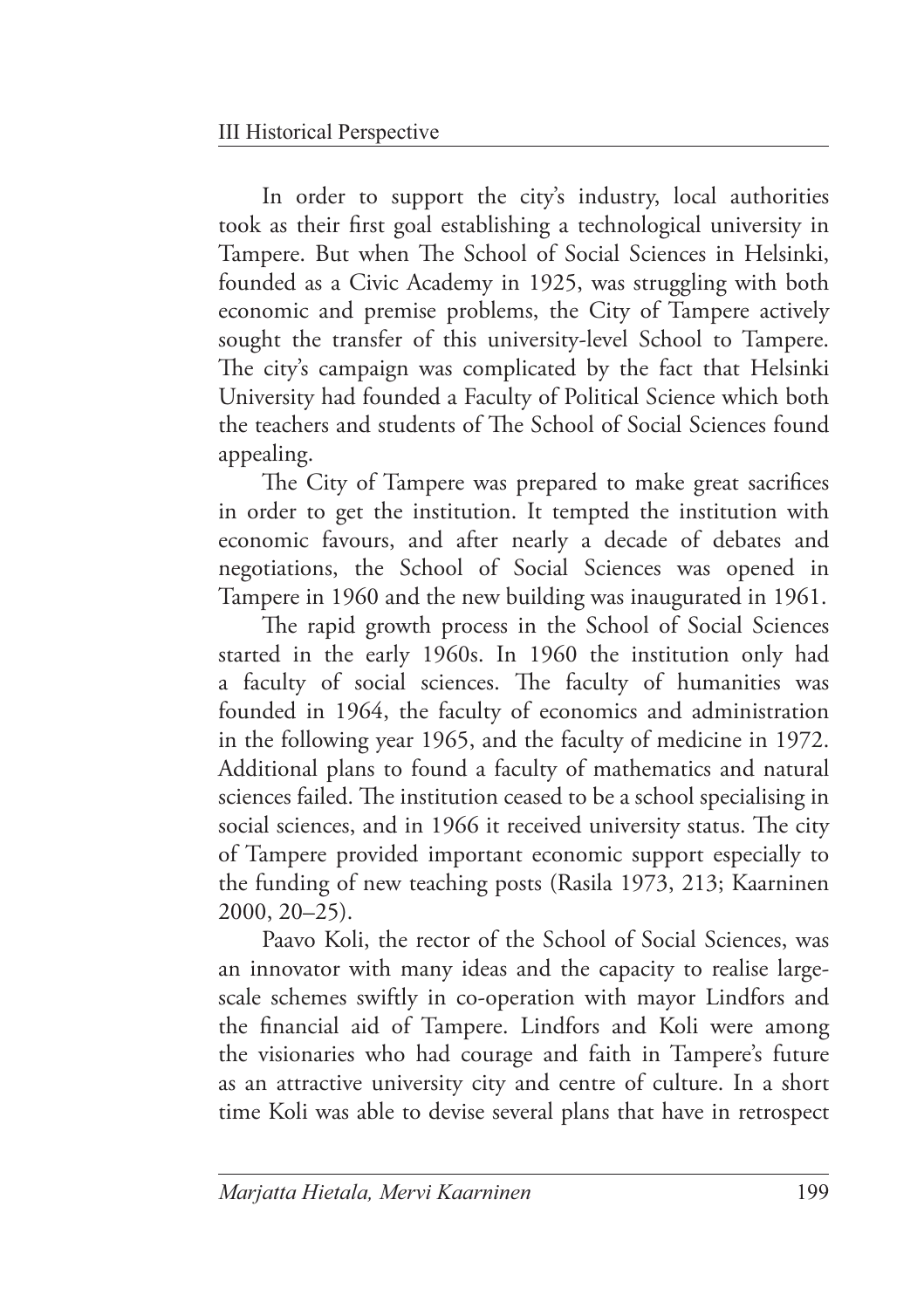proved to be exceptionally far-sighted. Koli's grand idea was to create an international university that could serve as a meeting place for researchers from different countries. Koli had negotiated on questions related to grounds and premises with town manager Erkki Lindfors already in 1964. In 1967 Koli vigorously started to plan an international university and research centre in Tampere. The objective was to create an international research centre of high standard where researchers from around the world could pursue their work.

Paavo Koli's important idea was that the university should educate experts for the various fields of society. This notion resulted in the founding of new chairs then unknown in other Finnish, and even some Scandinavian, universities. Koli for example initiated calculations on how many ADP planners and programmers would be needed in Finnish society in future years to cope with the practical work. Based on those calculations, the first chair in computer science in Scandinavia was founded in Tampere. The chair took academe by surprise, as similar chairs were not founded in Helsinki and Jyväskylä until two years later (Kurki-Suonio 1990, 1-5). The school recruited experts from the electronics department of the Finnish Cable Factory (Suomen Kaapelitehdas, owned by Nokia), where various kinds of electronic equipment were being designed. At the time Finland's best expertise in computer technology resided precisely at the cable factory, a part of the Nokia company. In Tampere, the connections to Suomen Kaapelitehdas were very significant in terms of developing the university's computer centre and computer science (Kaarninen 2000, 33–35; Häikiö 2001, 34– 36).

Another institute of higher education came to Tampere in the 1960s. The city had looked into the prospects of teaching in technical fields, and local industry was firmly behind the scheme. A branch of the Helsinki University of Technology started in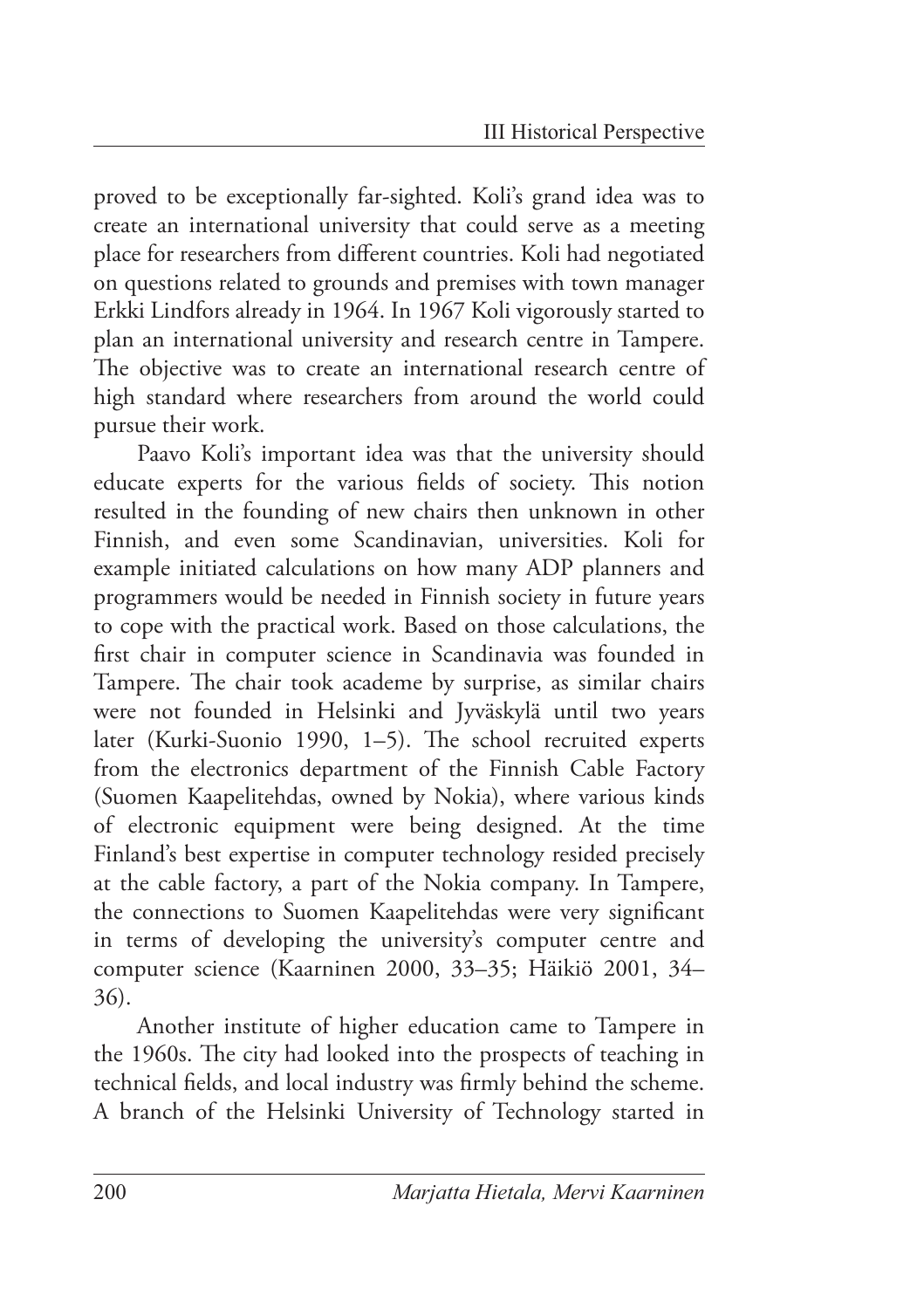Tampere in 1965 and became independent in 1972. In the mid-1970s, the Tampere University of Technology began to plan and organise teaching in the field of electronics. Microprocessors were a new invention, and training related to them was arranged for businesses as well as for students. Small and large businesses were very eager and enthusiastic to start using information technology. Computer science grew fast, and prominent Finnish scientists worked at the university as lecturers and professors. Many partners, among others the Tampere Chamber of Commerce, helped the University stay in contact with the world of business (Ahonen 1993, 371–377).

The University of Tampere and the Tampere University of Technology have participated in making Tampere an important centre of education and research with international appeal. As a university rector, Paavo Koli was ahead of his time. Most of his ideas became reality by the beginning of the 21st century. In the beginning of the 21st century, the universities of Tampere are international (Hietala 2005, 127–142) even though it is not quite possible to talk about the kind of research centre Koli had envisioned. Due to the growth of these universities, the level of education in Tampere has increased, e.g. in 2003 29 per cent of Tampere inhabitants over the age of 15 had received some higher education. The corresponding national figure was 26%. It seems that Tampere had met the criteria of high educational level in Richard Florida's prerequisites for creative cultures.

### **Culture as a factor in the city's success**

At the moment, research has been increasingly directed at cultural factors behind successful innovative societies. This research seeks to discover and articulate the significance of culture in economic growth and regional attraction. In *Kulturen i kunskapssamhället: Om kultursektorns tillväxt och kulturpolitikens utmaningar*,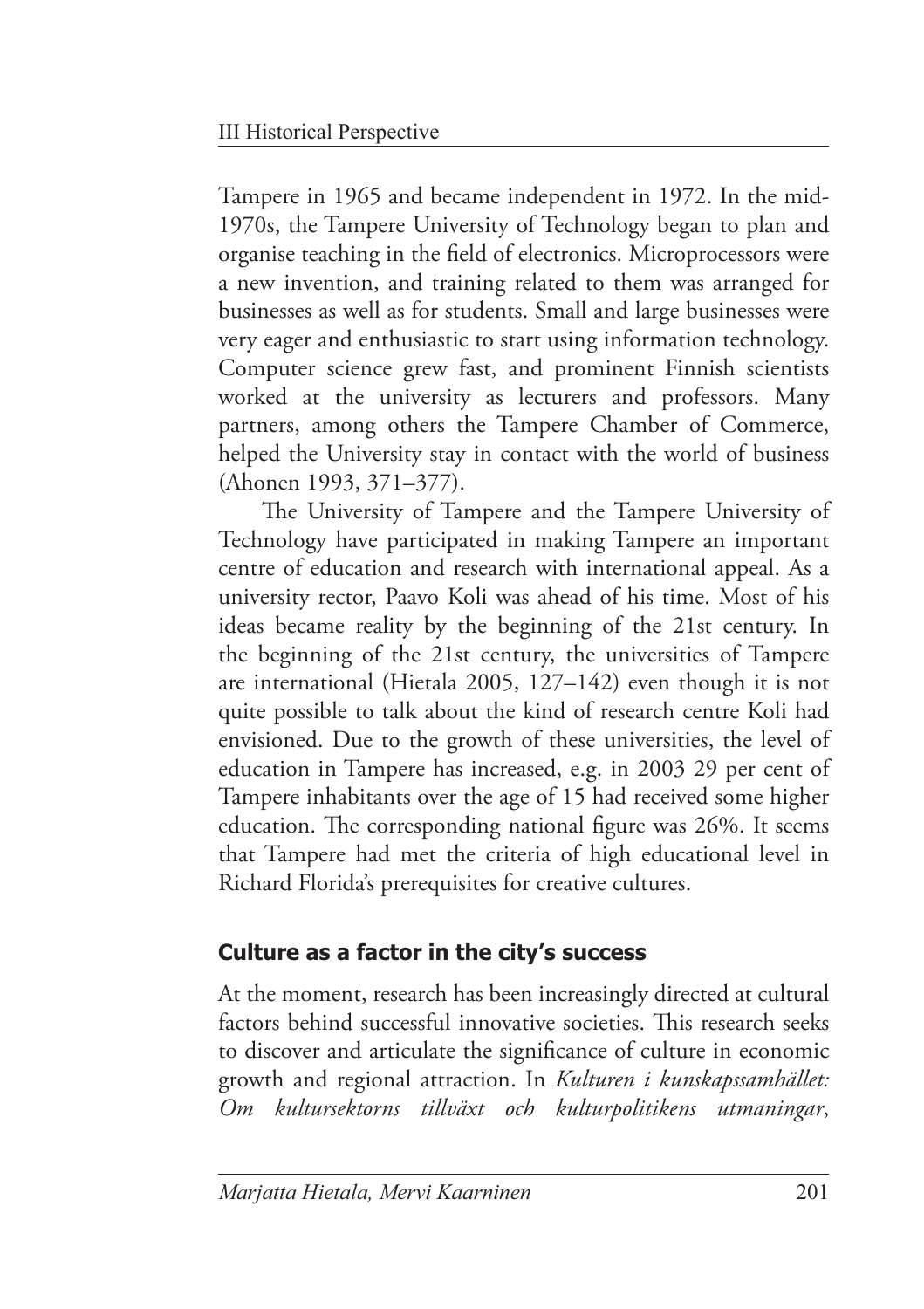Sverker Sörlin examines the significance of the cultural sector to innovativeness. According to Sörlin, the cultural sector is notable in employment first, because producing contents requires experts from various cultural fields; secondly, because cultural events and festivals offer a meeting place for people of different age groups, areas and professions; and thirdly, because cultural services increase the attractiveness of the area.

Peter Hall's book titled *Cities in Civilization* includes several historical examples of innovative cities (Hall 1999, 279–309). Innovative cities can be found in the Northern Italy during Renaissance. Dutch cities during 16th and 17th centuries and Vienna, London and Manchester in the 18th century are also part of this group. During this period, London became a global port city and business centre, which attracted entrepreneurs and merchants. From the 1780s onwards Vienna attracted musicians from German-speaking countries, especially from Germany (Hall 1999, 159–200).

### **Increased marketing of Tampere begins in the 1960s**<sup>2</sup>

The Tampere city strategy 2001–2012 places a strong emphasis on cultural services in terms of the city's success. According to the strategy: 'The city's cultural structure is an essential part of the city's attractiveness and provides important surroundings for the environment's innovative education, research, and business life. Tampere is an innovative city in sciences and in arts.' The cultural structure mentioned in the Tampere strategy was born during a period of more than a century, but since the 1940s and particularly in the 1960s many new events emerged that made Tampere known nationally and internationally.

During the 1960s Tampere became a centre for theatre and many other cultural fields. Erkki Lindfors was interested in increasing the visibility of Tampere. Tampere actively participated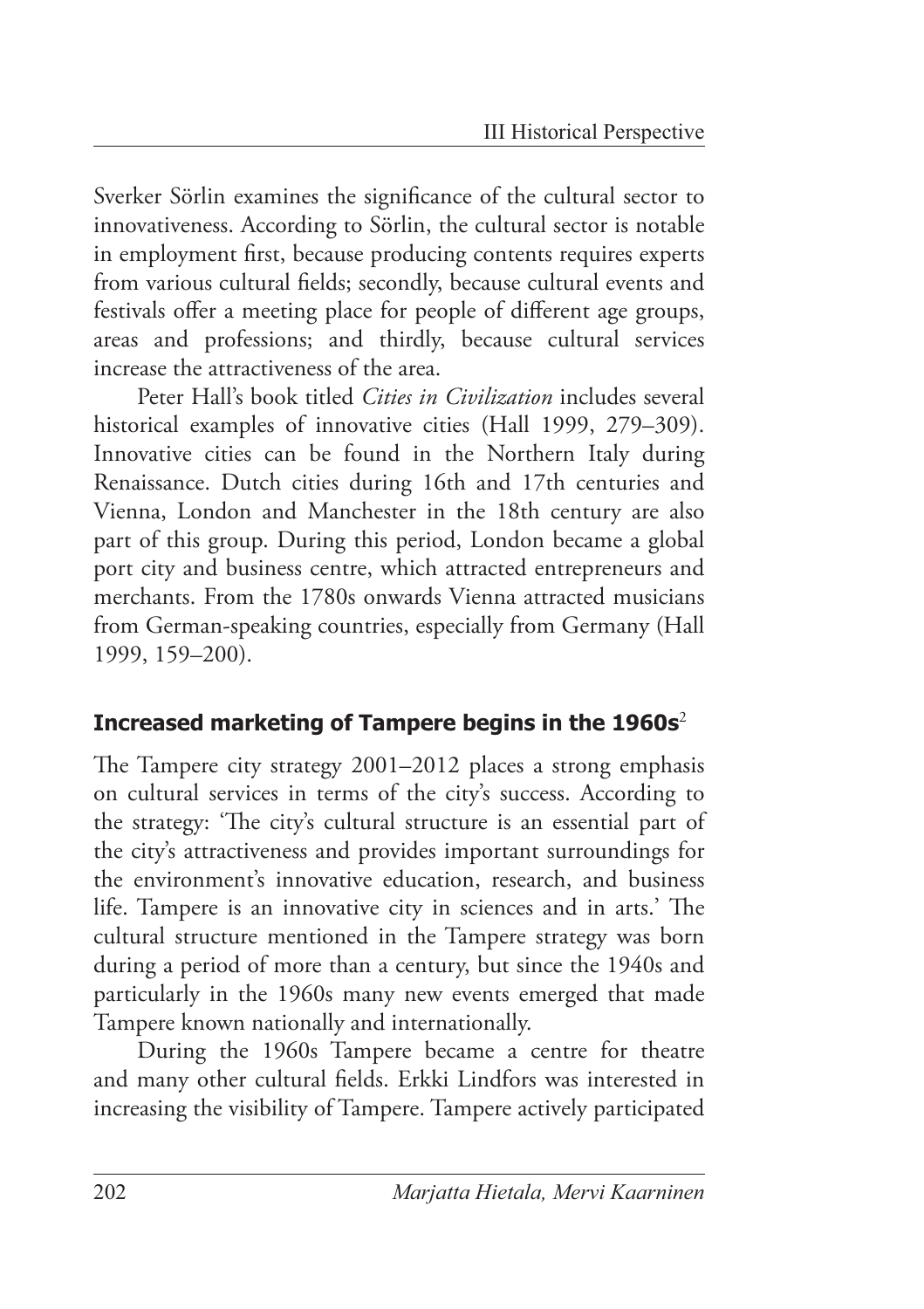in international exhibitions, created the Tampere International Theatre Festival and started the Tampere Illuminations. Together with Helsinki and Turku, Tampere organised an exhibition in Vienna. The exhibition circulated in Germany, France and the Nordic Countries. This exhibition was an exchange exhibition to a Vienna exhibition organised in Helsinki, Turku and Tampere in 1964.

The exhibition opened in Vienna in April 1965, and Erkki Lindfors went there from Tampere. The Austrian foreign minister Kreisky attended the ceremony and in his opening address emphasised the importance of Finland's model of neutrality and co-operation between the EFTA countries. Austrian television was interested in filming a documentary about Finland, among others 'Kennst du das Land?' and a programme about the vigil for neutrality in Finland, one of the three neutral countries in Europe, and her defence establishment.

The exhibition was organised in a central location at the Volkshalle des Rathauses. It aimed to focus the attention of Vienna inhabitants on Finnish cities and polish of the image of Finland. This goal was realised in cooperation with certain important businessmen representing Finnish products in Austria. A sales week was organised in department stores and shops in the heart of Vienna. For example Philipp Haas et Söhne, the main customer of Finlayson's interior textiles, was prepared to post advertisements in display windows in nine shops in Vienna and six shops in the capitals of other Austrian provinces.

The Vienna exhibition included industrial products from Tampere, such as Finlayson textiles, and three miniature models of suburbs in Helsinki as well as a miniature model of the new Tampere Ice Hall, the first ice hall in Finland. The intention was to advertise the world championship tournament of ice hockey and the world championship tournament of wrestling to be organised in Tampere in the spring of 1965 (Rasila 1992, 543).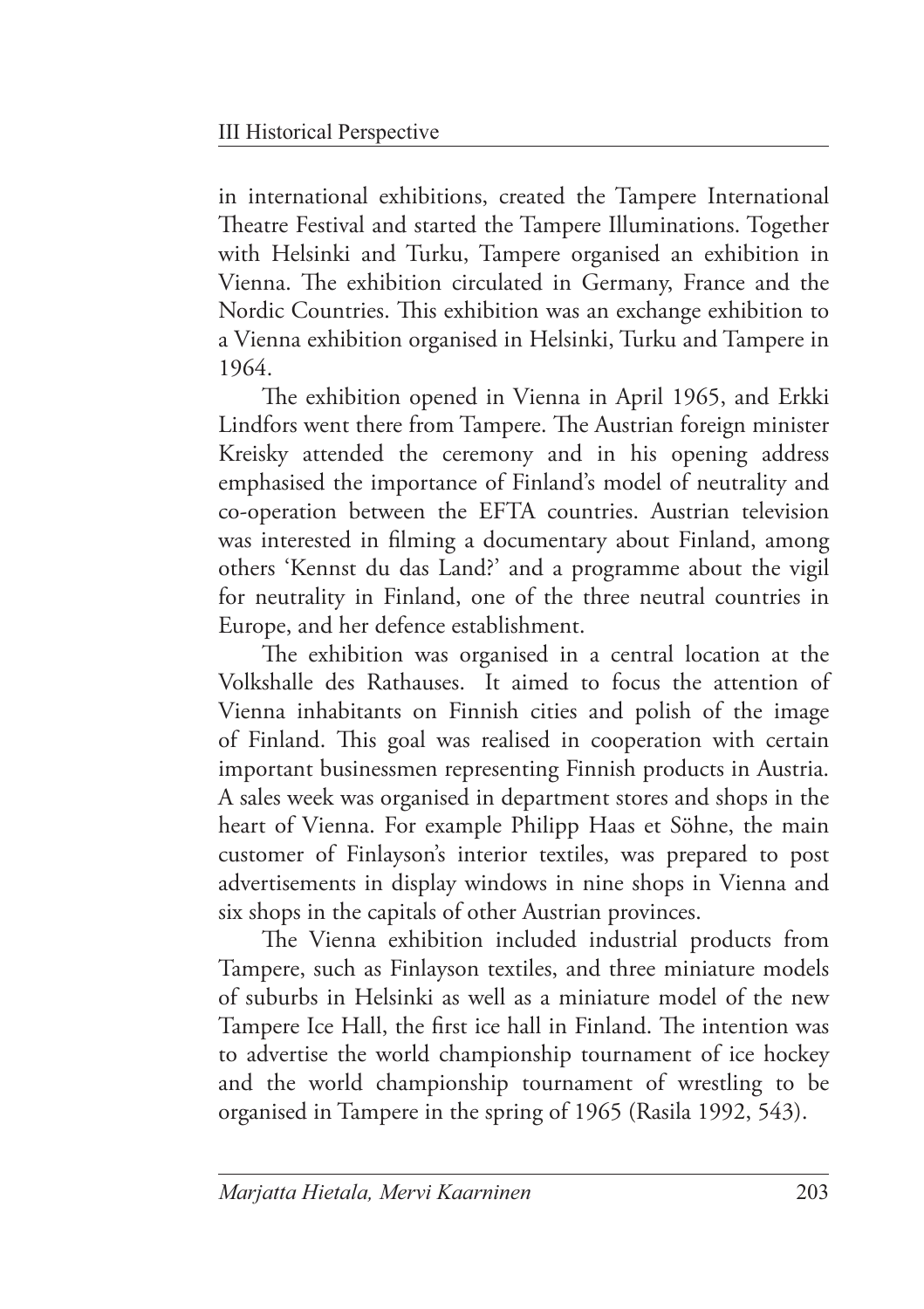After Vienna the exhibition circulated in German towns (Essen, Bremen, Hanover, Cologne, Nuremberg, Munich, Frankfurt am Main, Lübeck, Hamburg) and France (Paris, Nancy, Strasbourg, Caen), it went to the USA and Canada. In addition, the committee planned a new round trip of a renewed exhibition to Sweden in 1967. Further plans were made for circulating the exhibition in England, the Benelux countries, Switzerland and the Soviet Union.

#### **West Side Story takes Tampere to Europe**

The most important cultural events were the West Side Story shows by Tampere Theatre, lectures arranged at people's college Urania, and a poetry evening. The press covered Finnish design, arctic life and music on many pages. The *Arbeiter-Zeitung*, the Austrian Social Democrat Party organ, published on April 4, 1965 a Finland supplement edited by Alois Brunnthaler, correspondent for the Scandinavian press. He had visited Tampere during the winter 1964. The paper made positive remarks about Finland's technological progress and mass transportation and praised the way the country kept up with technological developments. The examples mentioned were Finnair's six new Super-Caravelle airplanes and the modern equipment of the Star pharmaceutical factory in Tampere. The articles dealt with the cities of Tampere, Turku, and Helsinki; Finnish standards of housing; the political status of Finland, Austria's EFTA partner; sauna; and Finnish design. Tampere was depicted as a green and lively city ideally situated between two lakes.

In addition, the Viennese *Die Presse* issued a special Finland page. Tampere was praised for her theatres and ice hall, an excellent outdoor theatre and its rotating auditorium. Turku presented her two universities and the Turku stall also exhibited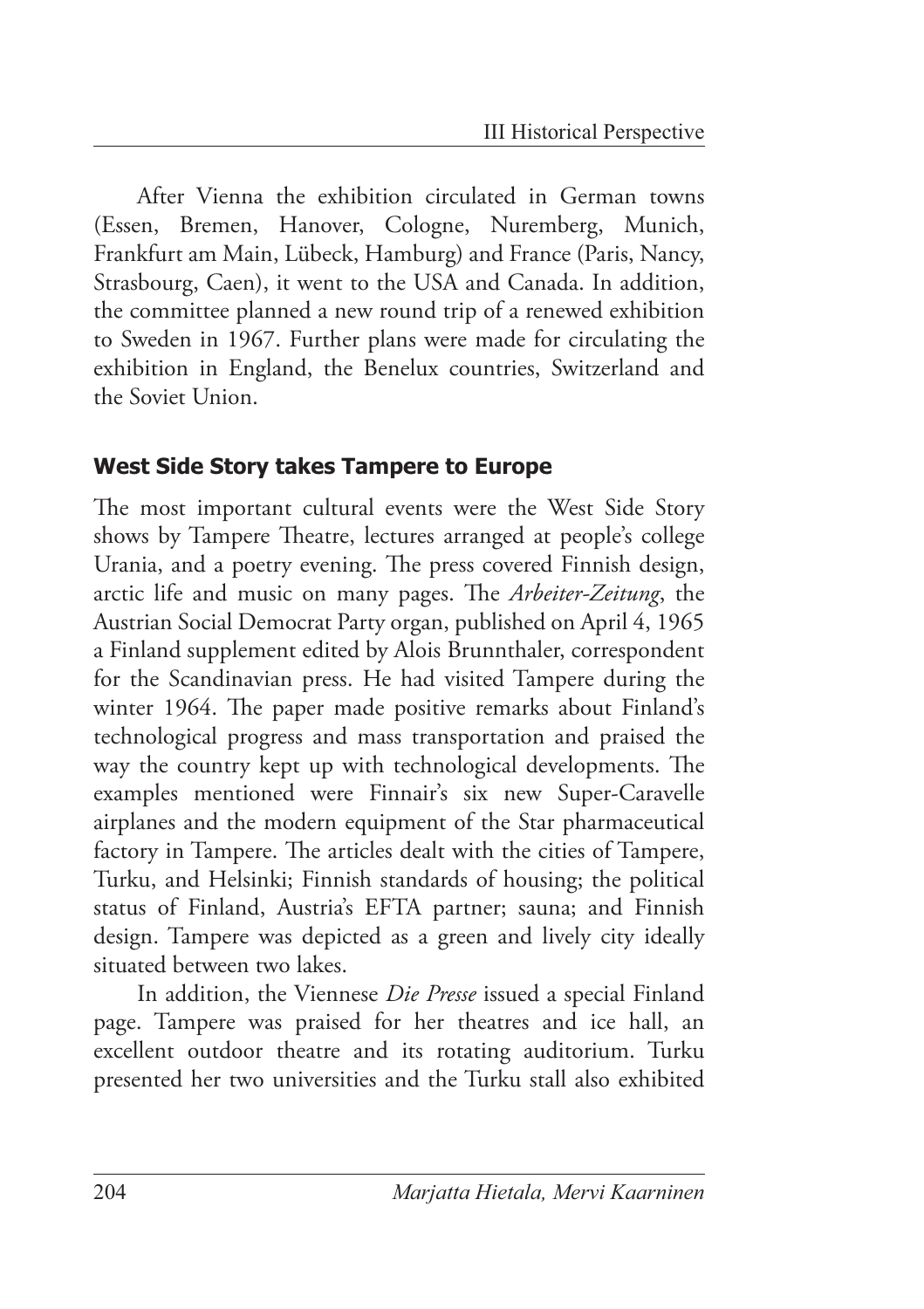Finland's biggest dockyard in Turku (*Die Presse* 3 April 1965; *Volksblatt Wien* 4 April 1965).

One of the most important cultural events during the week was Tampere Theatre's West Side Story (Rajala 2004, 479–485). The actors from Tampere arrived on April 6, 1965, and performed three times at the Theater an der Wien. 'The premiere in Vienna on April 8, 1965, had a great ending: the audience gave a standing ovation! After 18 minutes of applause I interrupted the audience for some reason . . . but the applause, thumping and shouts lasted only for 15 minutes after our other shows. . . . However, even that was by far the longest and loudest in our experience before and after the trip to Vienna.' Few could have imagined that the musical filmed in the late 1950s could have been brought to the stage, let alone by Finns.

The visit of the West Side Story was advertised on radio and television in Austria, the theatre manager Rauli Lehtonen and conductor Juhani Raiskinen were interviewed; Tapani Perttu playing the part of Tony and Kaija Sinisalo playing the part of Maria were praised and photographed; and hordes of autograph hunters besieged them. One factor contributing to the musical's success was the fact that it was performed in the restored premises of the Theater am Wien.

The *Volksstimme* described Tampere as Finland's Salzburg. According to the paper the secret lay in the actors' enthusiasm, which is a huge benefit in a musical (*Volkstimme* 10 April 1965). The Wiener Zeitung headlined its review of the evening: 'Welcome theatre guests from Finland' (Wiener Zeitung 10 April 1965). The wide repertoire presented in the programme leaflet of Tampere Theatre, celebrating its 60th anniversary, was also received favourably (Arbeiter-Zeitung 10 April 1965). The Arbeiter *Zeitung* compared the stage performance with the movie and commented that the Tampere actors had no cause to be ashamed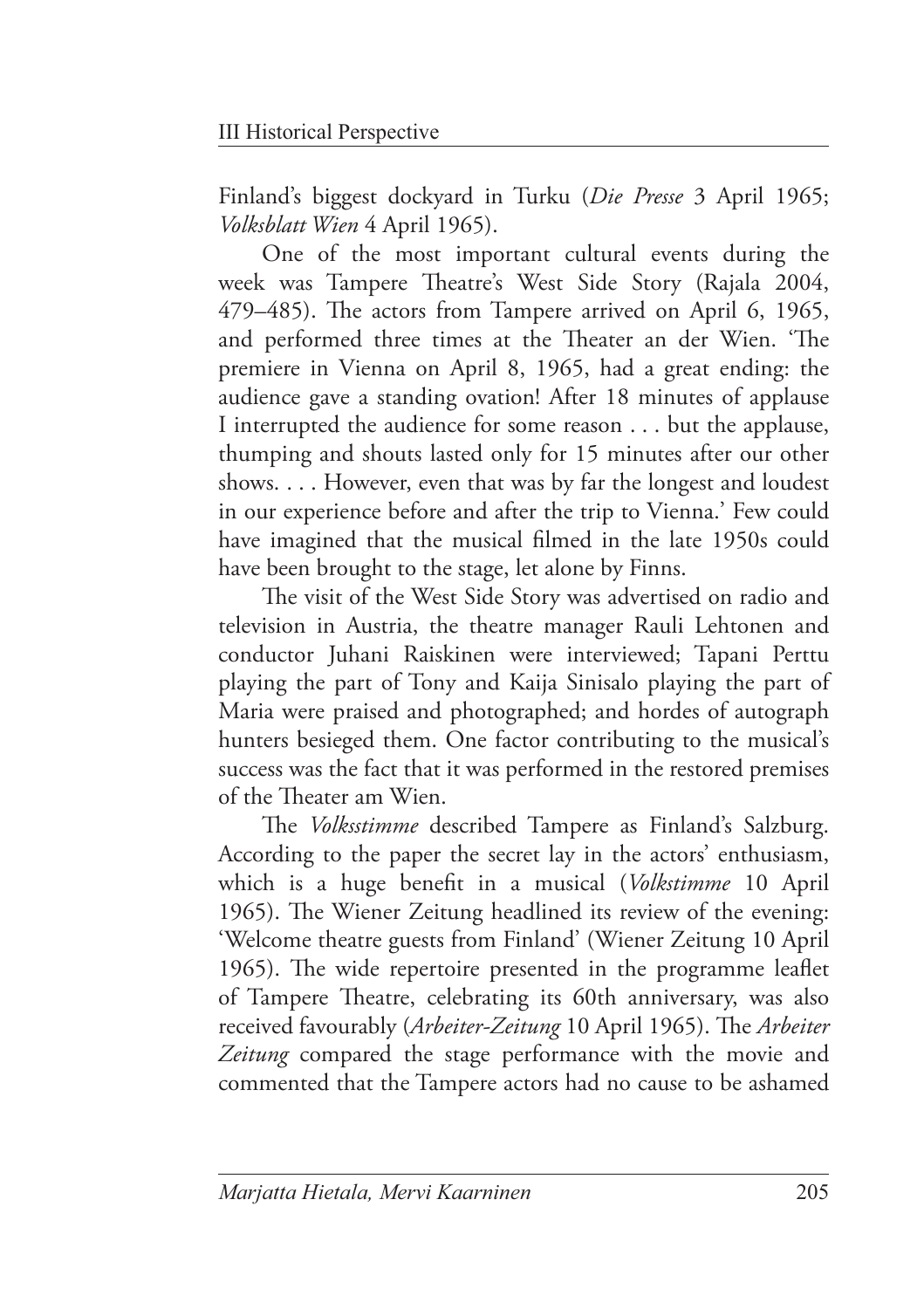of their production. 'The theatre of a small Finnish town has shown how to perform a musical.'

Franz Hitzenberger described the Finnish West Side Story as brilliant (*Neues Österreich* 10 April 1965). The reviews also paid attention to how many production varieties the theatre had discovered (*Die Presse* 11 April 1965; *Kurier* 9 April 1965). The only negative remarks were made in connection to the actors' singing skills (*Volksblatt Wien* 4 May 1965).

The positive international reviews created a demand for Tampere Theatre, and after Vienna a flood of invitations came in from Canada and the United States, Norway and Copenhagen. Due to shortage of funds, those tours were not as successful as the Vienna trip, where the support of the City of Vienna was decisive. In Vienna, the use of the local theatre premises and its entire personnel cost nothing. There was also support from the City of Tampere and Finland's Ministry of Education.

#### **Theatres in the summer of Tampere**

Ever since the 1960s, theatre has played an increasingly prominent role in the summer image of Tampere. Summer theatre performances were held on Pyynikki Ridge in Tampere in the 1950s. Pyynikki Summer Theatre got massive national publicity when in 1960 the City of Tampere built the theatre a unique rotating auditorium, making possible the use of exceptionally beautiful lake landscape during plays.

The Tampere International Theatre Festival was organised for the first time in the summer of 1969, when the audience amounted to 40 000. The festival is linked to the attempt to create a series of Finnish cultural events with only one event per field of art. One of the first examples was the Jyväskylä Festival began in 1956. One important promoter of the idea was Olavi Veistäjä, journalist for the local Tampere newspaper *Aamulehti*.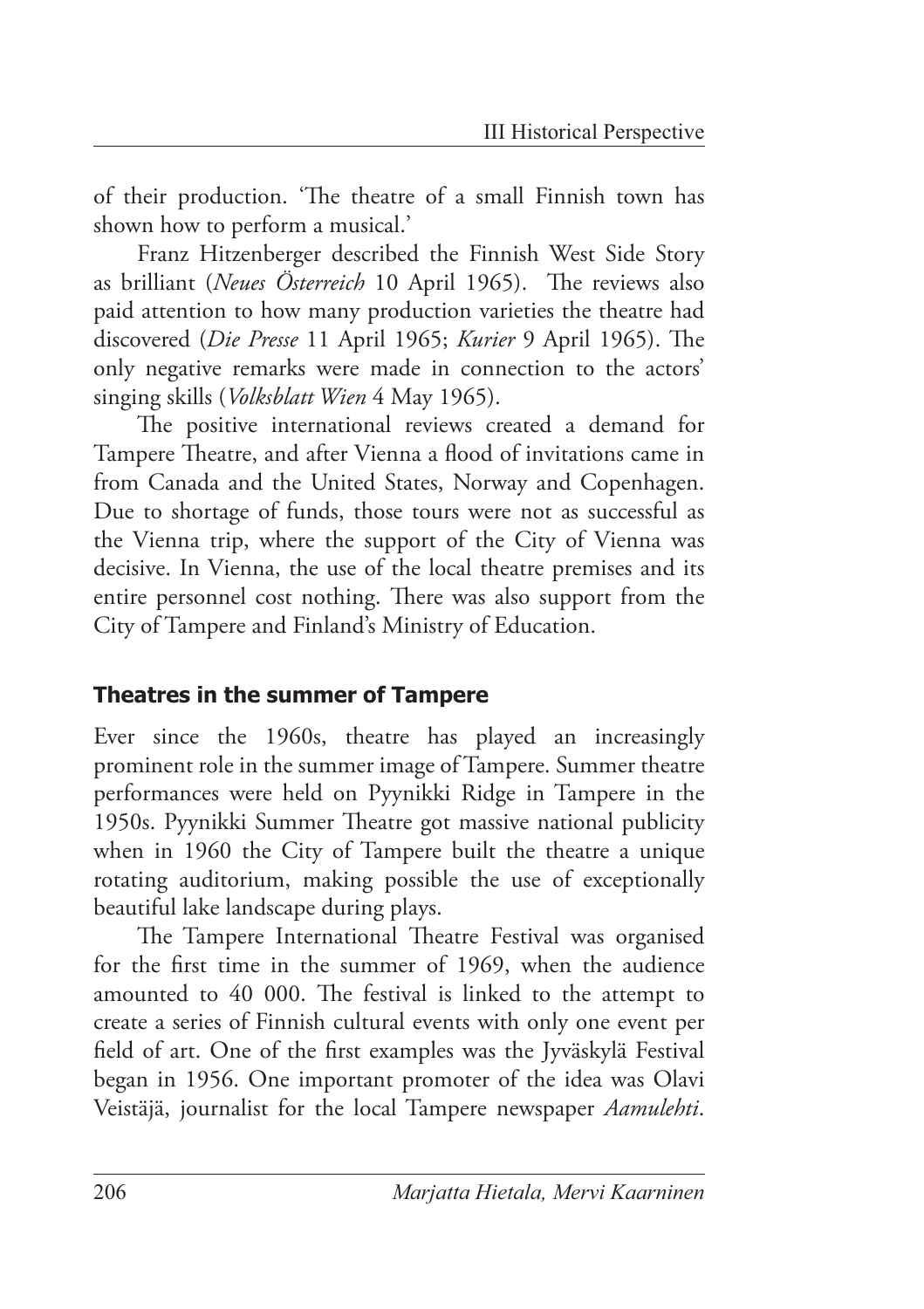He was an esteemed cultural critic whose voice was heard. By writing an *Aamulehti* article where he described other, already existing cultural events and commenting that the Finnish summer was already filled with events, he participated in the founding of the Pyynikki Summer Theatre and Tampere Museum of Modern Art.

The Tampere International Theatre Festival caused emotional upheavals in the early 1970s when Olavi Veistäjä welcomed free theatre groups. A new kind of opening was to invite exotic groups like the Abafumi theatre from Uganda, later also domestic theatres and famous foreign artists. Tampere became the city of Italian Dario Fo after he had made his audiences laugh in the shows he directed (Lehtola 1989, 242–244). Criticism against the theatre festival and Veistäjä continued relentlessly, but it also served to keep the theatre critics on their toes and Tampere in the public eye. In the beginning of the 21st century the Tampere International Theatre Festival is one of the largest Finnish cultural events alongside the Helsinki Festival, Pori Jazz Festival, and Kotka Maritime Festival (*Kulttuuritilasto* 2003).

The first Tampere International Short Film Festival was organised in 1971, only two years after the birth of the theatre festival. The City of Tampere was involved in this project and supported it financially.

# **Tampere Illuminations**

A third event to stir the hearts of Tampere inhabitants and visitors in the 1960s was Tampere Illuminations, where the main streets were illuminated with electric light ornaments. The birth of the Illuminations was inspired by Tampere's twin city Essen, where the first Illuminations festival was organised in 1949. In autumn 1965, Erkki Lindfors invited a group of Tampere entrepreneurs to look into an opportunity to follow the example of the twin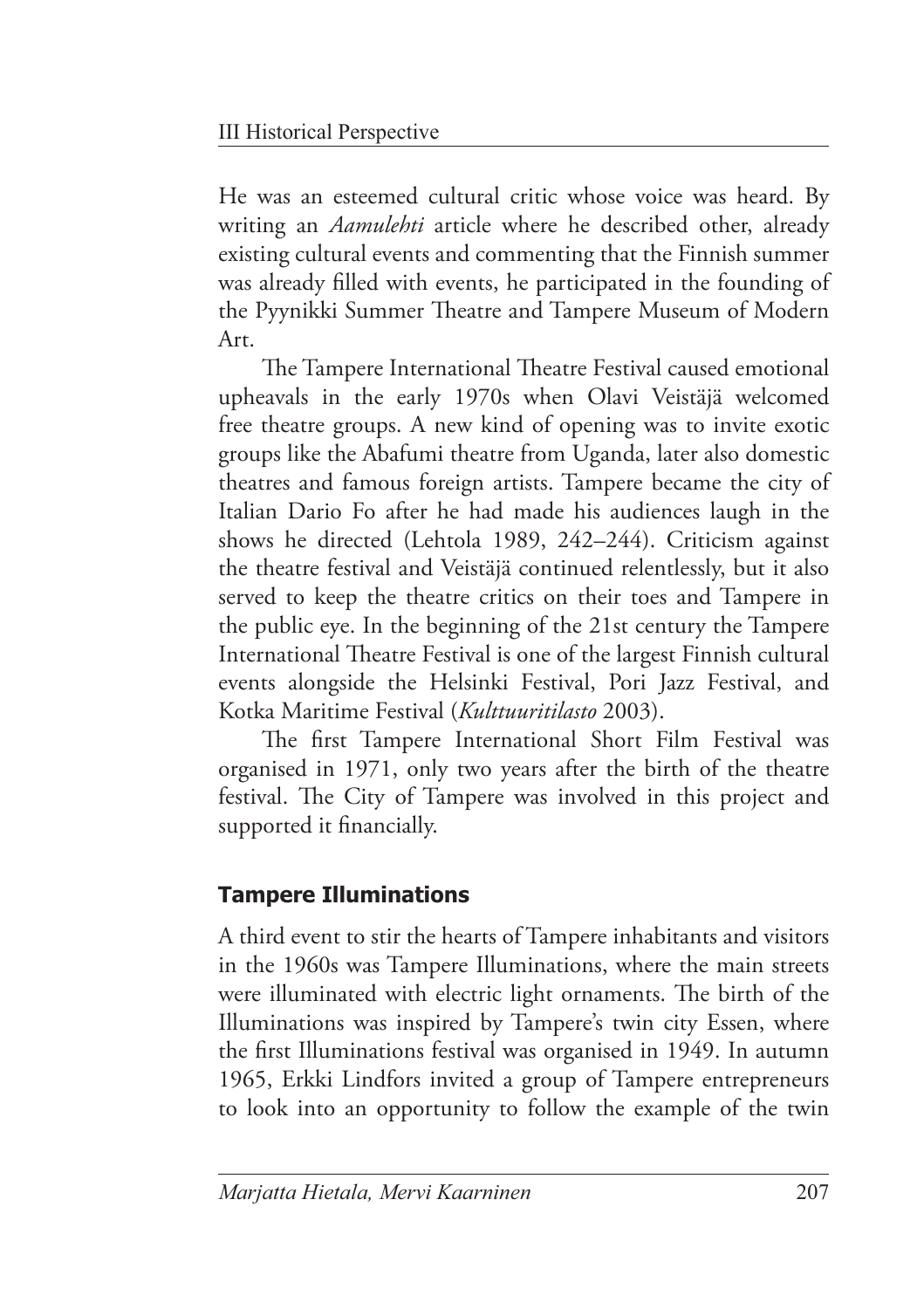city Essen and organise Tampere Illuminations to liven up the business district during the quiet autumn season. In order to make the festival happen, a society was founded and received funding from the city. Some 200 companies joined the society. The light ornaments were ordered from Essen, and they lit up the streets in October 1965. The society owned the ornaments, as it does today, and paid for the electicity. Tampere Power Utility was in charge of installing, maintaining and repairing the light ornaments. When the Illuminations had its 30th anniversary in 1995, the town was lighted by 184 different light ornaments employing nearly 37 000 light bulbs. While designing the ornaments, special attention was paid to ageless themes, style and harmony of the lighted themes. Leaf patterns, floral patterns, tulip patterns and various animal shapes have become familiar to townspeople as well as tourists (*Tammerkoski Journal* 9/1966, 228).

The Tampere Floral Festival was planned as a major summertime attraction. The Tampere Tunnetuksi ry (Publicity for Tampere Association) has annually organised the Tampere Floral Festival in June and August to enliven street sales. The festival was intentionally organised to coincide with the Tampere International Theatre Festival. Special subject days were planned and the shops were given an opportunity to sell their products in the streets. More street cafes were built. In addition to the Tampere Tunnetuksi Association, the City of Tampere and Tampere Chamber of Commerce are also involved in the organisation (*Tammerkoski Journal* 1/1984, 41).

The Tampere Hall was inaugurated in September 1990 after a long planning process that began in the 1950s. It became the largest concert and congress hall in Scandinavia. Tampere Hall strengthened the city's music life and turned Tampere into an internationally prestigious city of meetings and congresses. The University of Tampere and Tampere Hall as the university's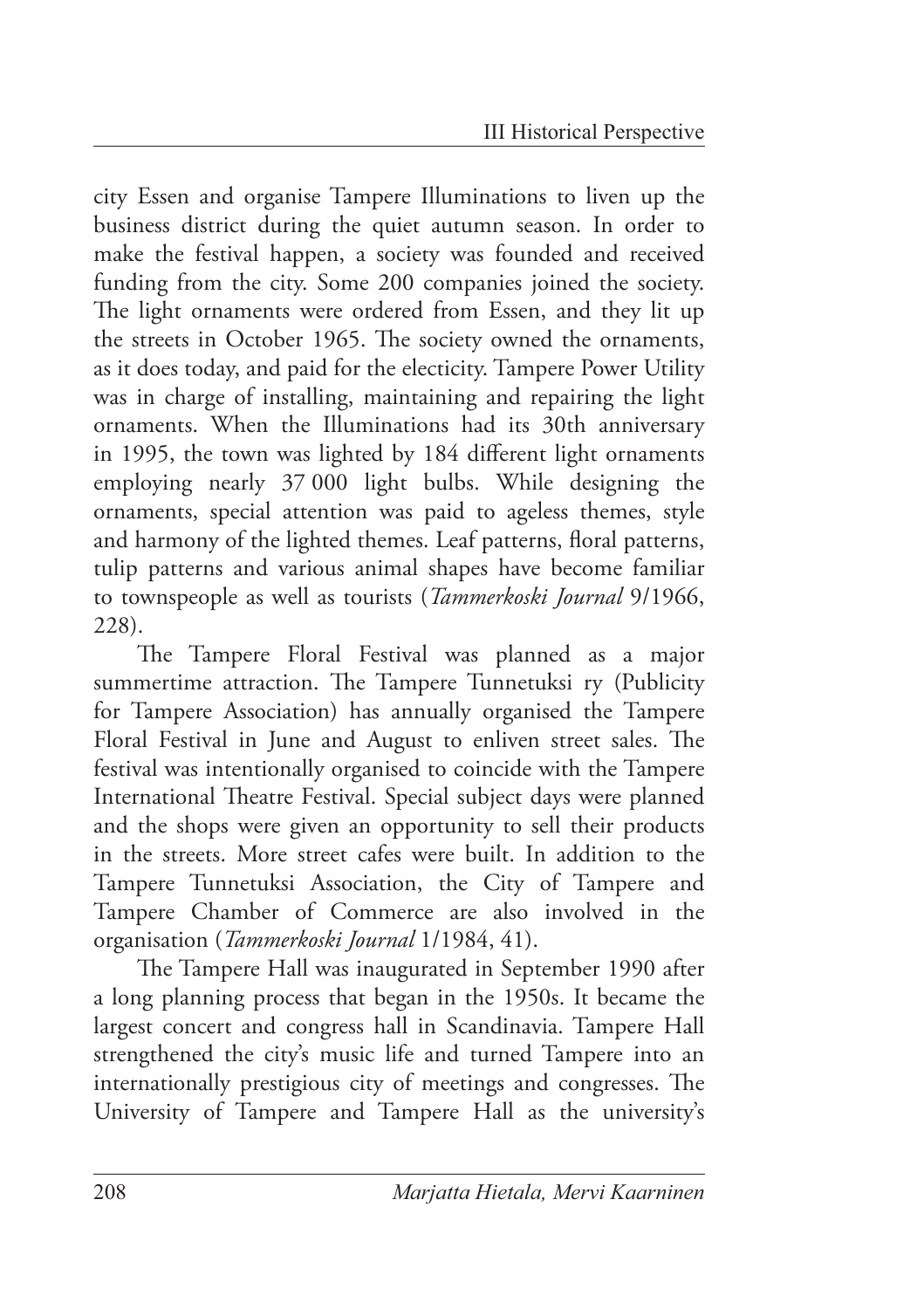next-door neighbour provide good settings for international conferences (*Tammerkoski Journal* 9–10, 1996, 12–13).

## **Conclusion**

The novelist, professor Zacharias Topelius described Tampere and her inhabitants in 1873:

 Millions the rapids devoured, but it multiplied them and lifted them back on its banks as if they were golden sands. Now its labour spins and weaves cloths of wool, cotton and linen, mixes rags into paper, sets up machine shops and all manners of other factories. More than 6000 heed the call of factory bells; their offspring gather in schools, the sailboats carry more fresh troops to add to the growing number of the townspeople. Time has it taken before the freedom-loving folk grown up in desolate forests has gotten used to the milling throng in the factories, the stale air and the monotonous work. But the patient, tolerant Finnish character, so willing to learn, has gradually accustomed to it, and from Tampere a new form of culture – factory industry – has spread past the southern and western corners of our land. (Topelius 1998, 90)

Factory industry raised people who had to learn to live at the pace of the factory whistle. The factory determined the life order. Information technology, computers, mobile telephones, communicators – microprocessors have once more made people adopt a new kind of behaviour. In this new life Tampere was one of the pioneers. With the help of the university's data processing and the technical university Tampere got an edge as the place where ADP experts were educated and the field was being developed. The use of computers became common in society in the 1970s and 1980s, and the fact that specialists in the field were available in Tampere was extremely important. In an information society people process information, fetch it, shape it.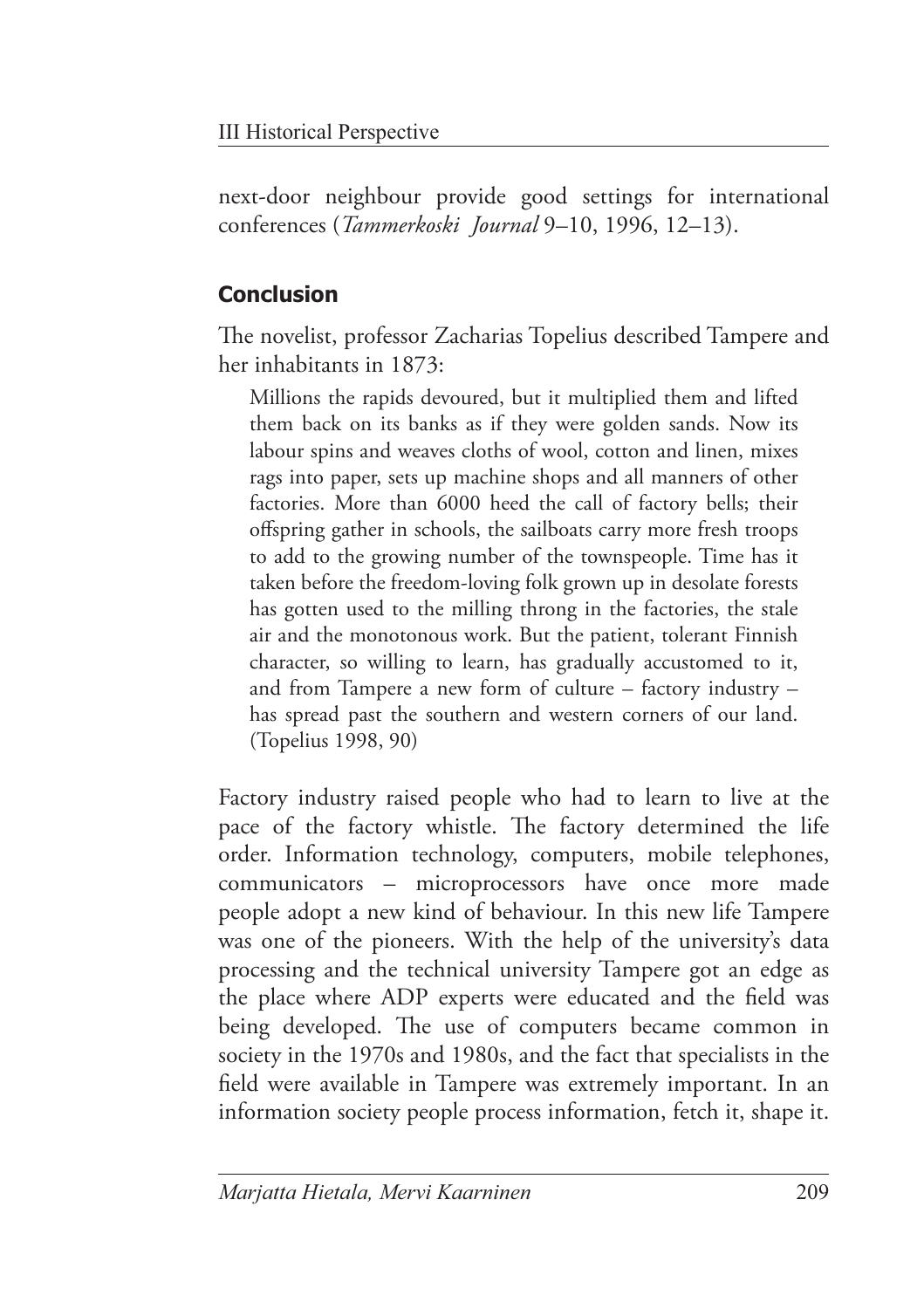The information technology industry has created the proper tools to accomplish these tasks. The key objective is to communicate new information faster. This also means that in principle people should be constantly available. They also should get there faster. Citizens should possess skills of performing everyday tasks like paying bills or checking timetables through the Internet. Tampere universities, comprehensive schools, high schools, libraries and people's institutes have educated people into a new way of processing the existing information.

The industrial heritage has not been forgotten in Tampere; instead, museums have been erected at the birthplaces of the oldest industry. Tampere was being shaped into an important school town ever since the late 19th century, and a permanent foundation for the future was created in this shaping. Tampere culture was backed up by the library institution and the first Finnish centre of popular education, the workers' college. Around the same time Tampere began to become an important centre of theatre.

The city image of Tampere has been modified systematically since the 1950s and 1960s. There have been intentional attempts to portray Tampere as a university city and an original cultural city with her theatres, writers, and visual artists. Tampere theatres were a phenomenon in their own right in Finland of the 1960s and 1970s. The University of Tampere contributed to the city's cultural climate. The university and the other institutes of higher education attracted new inhabitants to the city. In the 1970s, Tampere saw the birth of an original music phenomenon called Manse rock that received wide national attention.

Creativity is not born in confinement, as the Tampere International Theatre Festival and the success of Tampere Theatre around the world show. Creative people and creative cities have to have faith in the future and the courage to take risks. The many ideas of marketing Tampere have been created by individual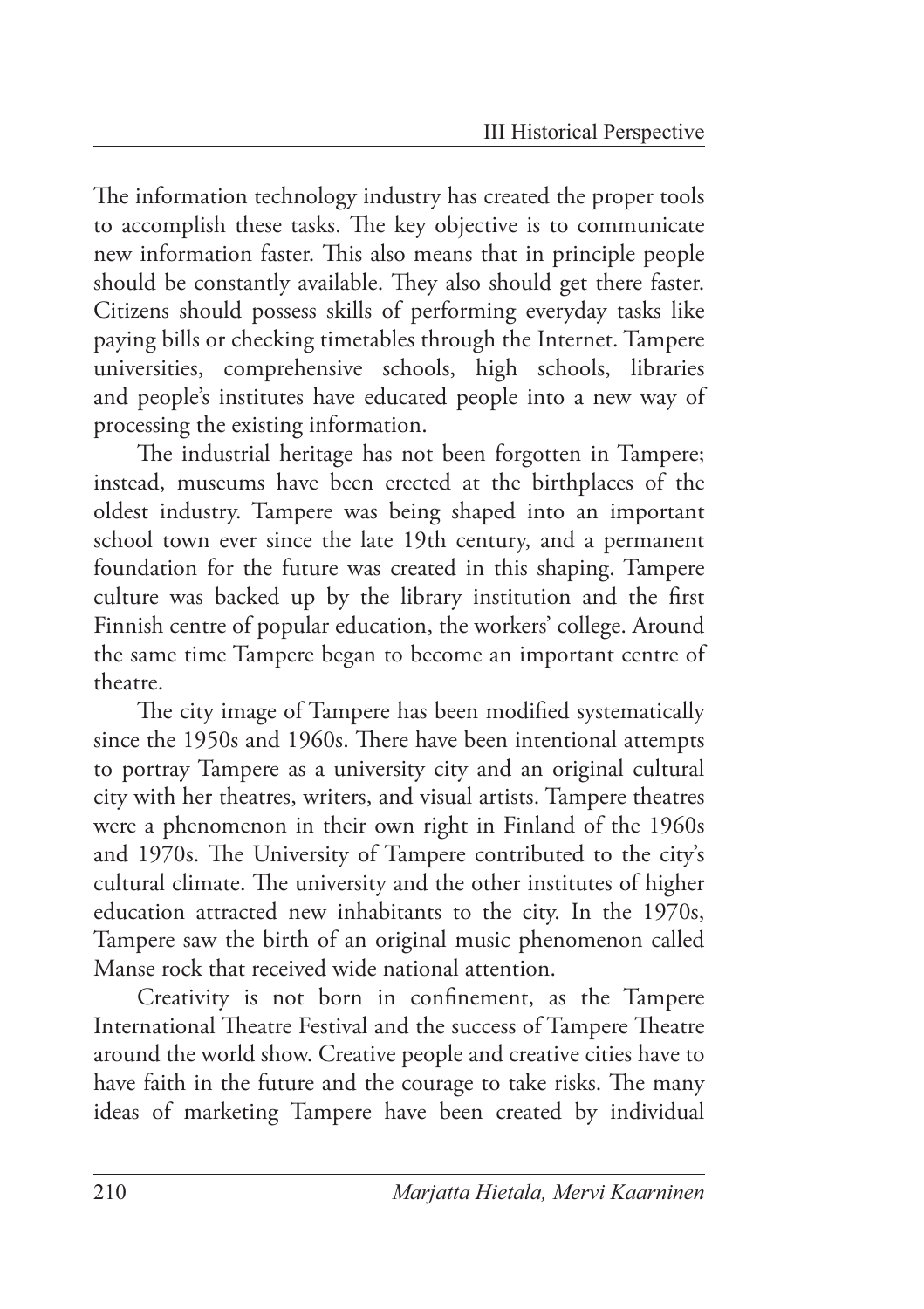agents such as theatre directors Eino Salmelainen and Rauli Lehtonen, mayor Erkki Lindfors, culture critic Olavi Veistäjä, and the representative of the academic world, rector Paavo Koli. They have had this faith and courage.

Public sponsorship has been an important factor in Tampere's cultural life. The city agreed to sponsor Tampere Theatre's conquest of the world with the West Side Story, the Tampere International Theatre Festival and Tampere Illuminations. These events provided Tampere with an unprecedented amount of attention and respect. It is difficult to measure the impact of culture on a city's attractiveness. Still, in the case of Tampere, we should take notice of the huge amount of positive theatrical reviews in national and international press as well as the vast audiences the events have attracted to Tampere. The cultural events that started in the 1960s brought unprecedented fame to Tampere alongside the products of the Tampere textile industry. The construction of the Tampere Hall as a centre of culture, exhibitions, and congresses can be seen as a direct continuation of the city image construction that began in the 1960s. The same category also includes the construction of Tampere's new library and the excellent library services provided to the citizens by eTampere.

### **References**

#### *Primary Sources*

Archives of Foreign Ministry

Embassy secretary Yrjö Väänänen's report to Ministry of Foreign Affairs 'An exhibition on Helsinki, Tampere and Turku in Vienna 1965 and the occasions related to it presenting Finland'. 30 March 1965.

Embassy secretary Yrjö Väänänen's promemoria 22 October 1964.

Otso Wartiovaara's letter to principal and professor Tauno Nurmela 24 October 1964.

Ambassador Otso Wartiovaara's letter to the Foreign Ministry 27 October 1964.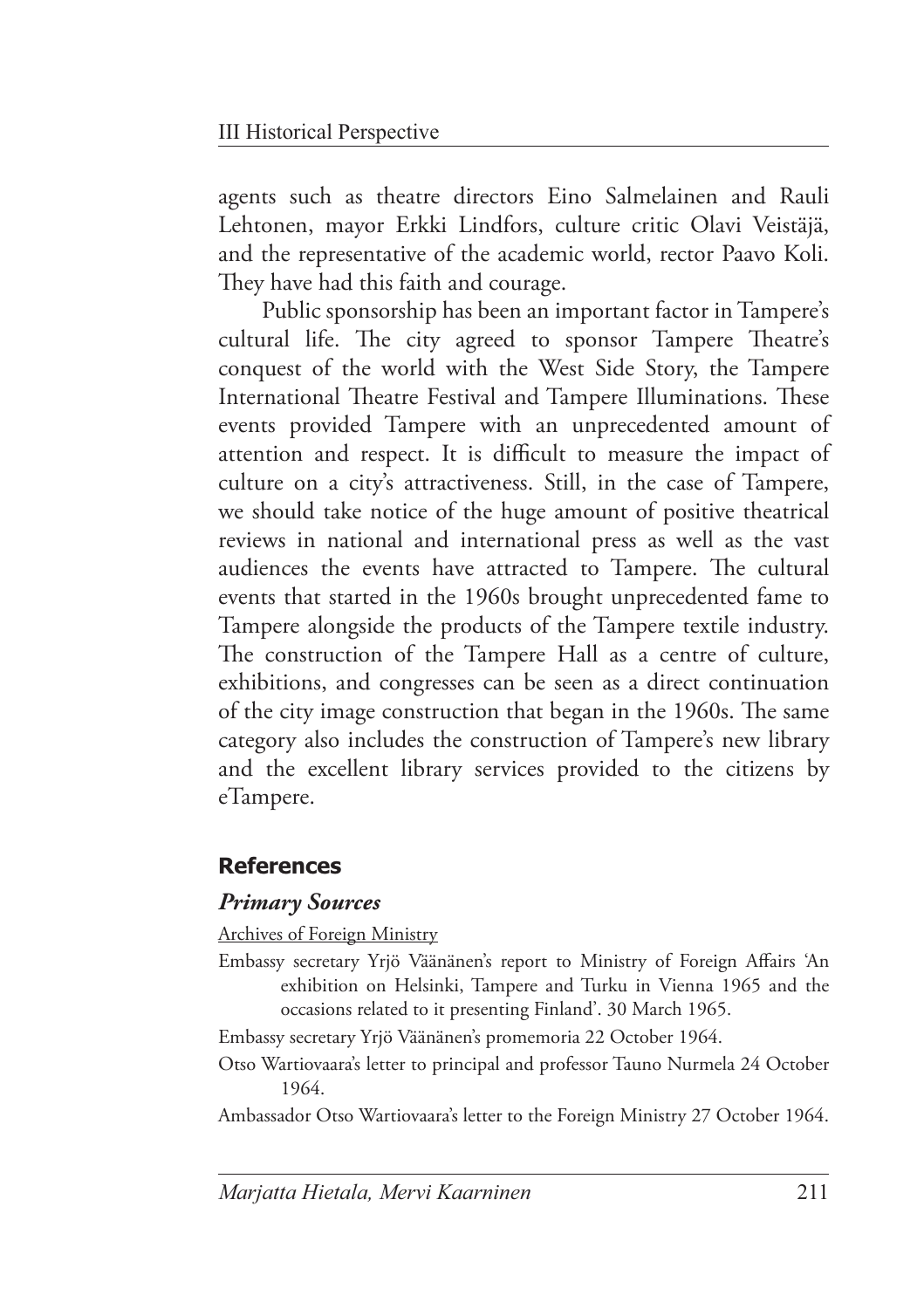City Archive of Tampere

Annual Reports of the Tampere Municipal Administration 1920–1939, 1965. Protocoll of the Exhibition Committee 19 May 1965.

#### *Literature*

- Ahonen, A.-P. (1993) Tampereen teknillisen korkeakoulun synty [Birth of Tampere University of Technology]. In Tekniikan Tampere [Tampere and technology]. Tampere: Tampereen teknillinen Seura.
- Bell, M. & Hietala, M. (2002) Helsinki. The Innovative City. Historical perspectives. Helsinki: Finnish Literature Society.
- Castells, M. & Himanen, P. (2002) Information Society and the Welfare State. The Finnish Model. Oxford: Oxford University Press.
- Charlton, H. B. (1951) Portrait of a University 1851–1951. Manchester: Manchester University Press.
- Florida, R. (2005) Cities and Creative Class. New York, London: Routledge.
- Haapala, P. (1986) Tehtaan valossa. Teollistuminen ja työväestön muodostuminen Tampereella 1820–1920. Summary: In the Light of the Factory: Idustrialisation and the Formation of the Working Class in Tampere, 1820–1920. Helsinki: Suomen Historiallinen Seura.
- Hall, P. (1999) Cities in Civilization. London: Phoenix Giant Non-Fiction History.
- Hietala, M. (2005) From Networks of Researchers to Exchange Among Universities. Research in Finland – A History. In P. Tommila & A. Korppi-Tommola (eds.) Helsinki: Helsinki University Press.
- Hietala, M. (1987) Services and Urbanisation. Diffusion of Innovations at the Turn of the Century. Studia Historica 23. Helsinki: Suomen Historiallinen Seura.

Häikiö, M. (2001) Nokia - Inside Story. Helsinki: Edita.

- Jutikkala, E. (1989) Tampereen historia III. Vuodesta 1905 vuoteen 1945 [History of Tampere III: From 1905 to 1945]. Tampere: City of Tampere.
- Kaarninen, M. (2000) Murros ja mielikuva. Tampereen yliopiston historia 1960–2000 [Transition and image: The history of the University of Tampere 1960–2000]. Tampere: Vastapaino.
- Kaarninen, M. (1995) Nykyajan tytöt. Koulutus, luokka ja sukupuoli 1920- ja 1930-luvun Suomessa [Modern girls: Education, class and gender in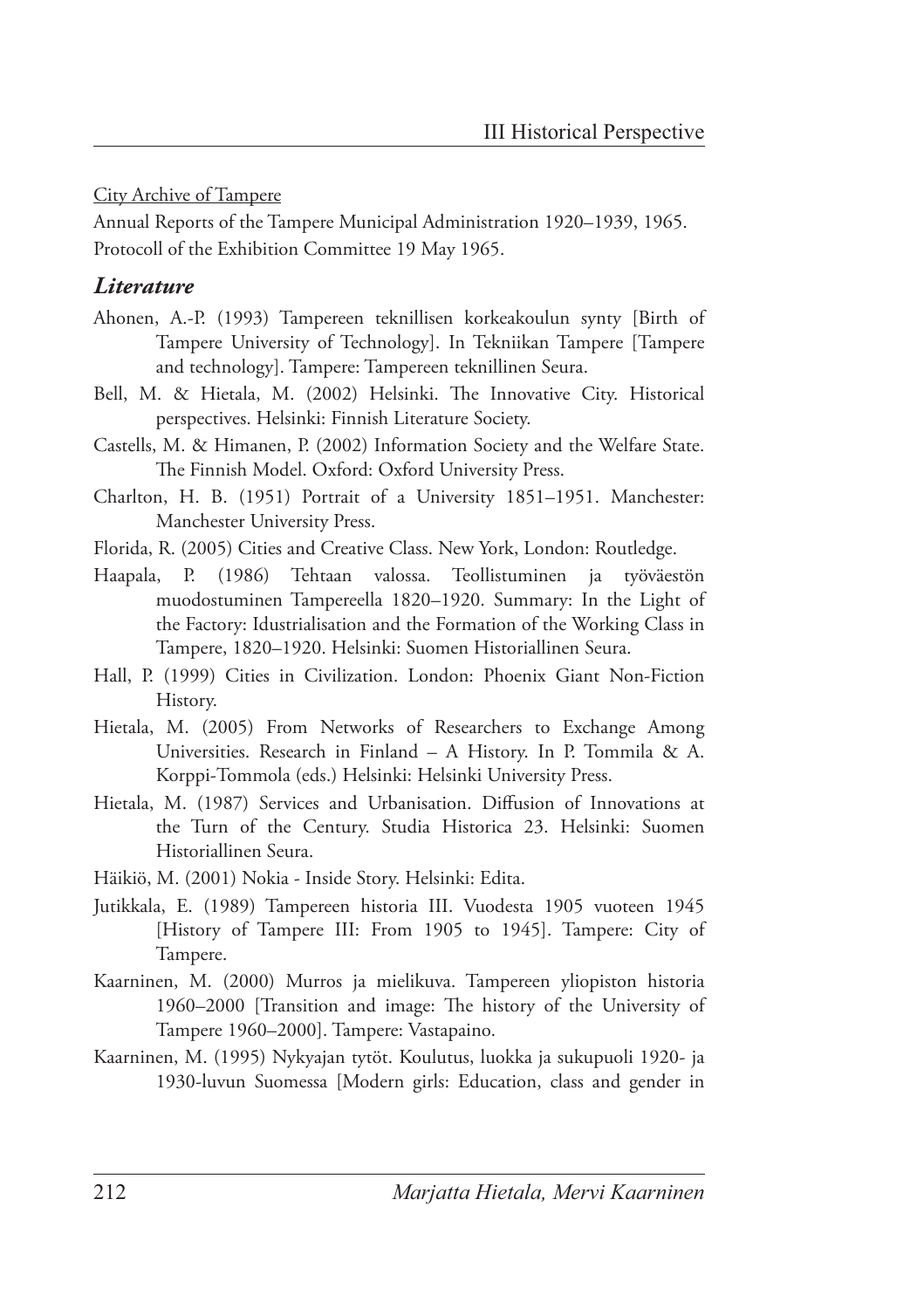the Finland of the 1920s and 1930s]. Helsinki: Suomen Historiallinen Seura.

- 'Kaikem paree Tampere'. Tampereen tasapainoinen kaupunkistrategia 2001– 2012 [A balanced development strategy for Tampere for 2001–2012].
- Kostiainen, J. & Sotarauta, M. (2002) Finnish City Reinvented. Tampere's Path From Industrial to Knowlege Economy. Massachusetts Institute of technology. Industrial Performance Center. Special working paper series on local innovation systems.
- Kulttuuritilasto 2003 [Cultural Statistics 2003]. Official Statistics of Finland.
- Kurki-Suonio, R. (1990) Tietotekniikan synty ja kehittyminen Suomessa. Miltä se 60-luvulla näytti. Tietokone Suomessa 30 vuotta [The birth and development of information technology in Finland: How things seemed in the 1960s. 30 years of computers in Finland]. Acta Universitatis Tamperensis, ser B vol 34. Tampere: Tampereen yliopisto.
- Kuusi, E. (1906) Tampere. In Tietosanakirja osa IX [Encyclopaedia, vol. 9]. Helsinki: Tietosanakirja-Osakeyhtiö.
- Landry, C. (2000) The Creative City. A Toolkit for Urban Innovators. London: Earthscan Publications.
- Lehtonen, R. (1997) Tuntematon teatterinjohtaja kulissien takana ja edessä [The unkonwn theatre director behind and in front of the scenes]. Hämeenlinna: Karisto.
- Lehtola, E. & Seppälä, R. (1989) Taitaa olla Piru. Olavi Veistäjän elämä ja teatteri [Must be the devil. The life and theatre of Olavi Veistäjä]. Helsinki: WSOY.
- Klinge, M. & Reitala, A. (ed.) (1987) Maisemia Suomesta [Landscapes from Finland]. The picture book by Z. Topelius and artists of his time reedited by M. Klinge & A. Reitala. Helsinki: Otava.
- Niemi, M. (2001) Making a Comeback: The Politics of Economic Development in Pittsburgh, Sheffield and Tampere. Jahrbuch für Wirtschaftsgeschichte. Deindustrialisierung und Stadt, 2001 (1), 13–26.
- Nykänen, P. (1998) Käytännön ja teorian välissä. Teknillisen opetuksen alku Suomessa [Between theory and practice: The beginning of technical training in Finland]. Helsinki.
- Paterson, J. (1858) The Book for Every Land: Reminiscences of Labour and Adventure in the Work of Bible Circulation in the North Europe and Russia. London.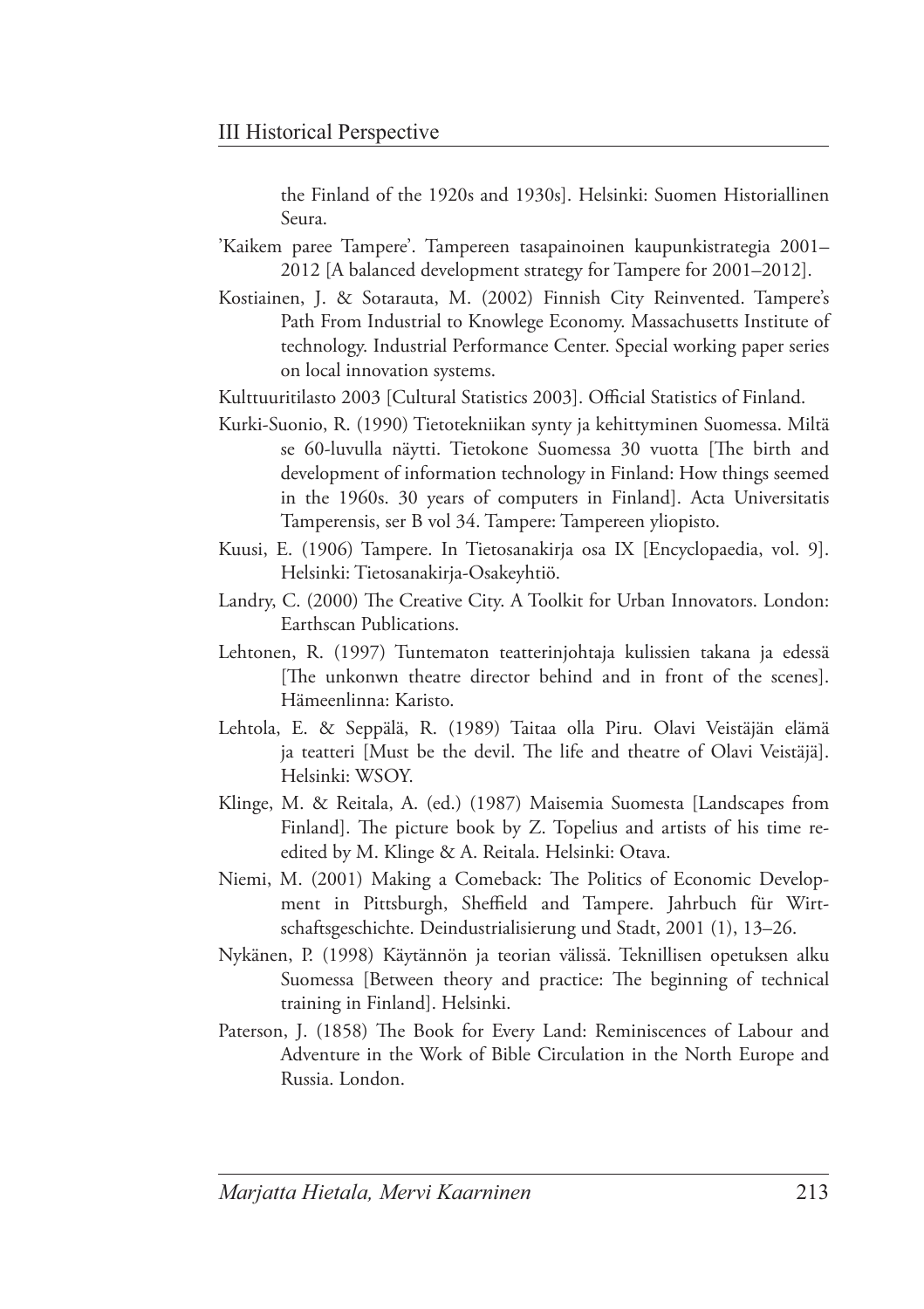- Rajala, P. (2004) Tunteen tulet, taiteen tasot. Tampereen Teatteri 1904–2004 [Fires of emotion, levels of art. The Tampere Theatre 1904–2004]. Hämeenlinna.
- Rasila, V. (1992) Tampereen historia IV: Vuodesta 1944 vuoteen 1990 [History of Tamper, vol. 4]. Tampere: City of Tampere.
- Rasila, V. (1988) Markkinapaikasta tehdaskaupungiksi [From market place to a factory town]. In Tampereen historia I [History of Tampere, vol. 1]. Tampere: City of Tampere.
- Rasila, V. (1984) Tampereen historia II [History of Tampere, vol. 2]. Tampere: City of Tampere.
- Rasila, V. (1973) Yhteiskunnallinen Korkeakoulu 1925–1966 [The School of Social Sciences 1985–1966]. University of Tampere, Tampere.
- Röneholm, H. (1945) Markkinat, messut ja näyttelyt I [Markets, fairs and exhibitions I]. Helsinki: Tilgmann.
- Sörlin, S. (1996) Universiteten som drivkrafter. Globalisering, kunskapspolitik och den nya intellektuella geografin [University as a driving force: globalisation, education politics and the new itellectual geography]. Stockholm: SNS Förlag.
- Sörlin, S. (2002) Cultivating the Places of Knowledge. Studies in Philosophy and Education, 21, 377–388.
- Sörlin, S. (ed.) (2003) Kulturen i kunskapssamhället. Om kultursektorns tillväxt och kulturpolitikens utmaningar. Stockholm: Bokförlaget Nya Doxa.
- Tampere opas (1955). Tampere: Tampere-Seura.
- Tampere Tehtaitten kaunis kaupunki [Tampere: the beautiful city of factories] (1943) Tampere: Tampere-Seura.
- Tampere kotimarkkinateollisuuden kaupunki [Tampere: The city of domestic market industry] (1934). Kotimaisen työn R.Y. Julkaisuja. Helsinki.
- Thackray, A. (1974) Natural Knowledge in Cultural Context: The Manchester Model. The American Historical Review 79 (3), 672-709.
- Tommila, P. (2002) Suomalaisen tieteen voimakkaan kasvun kausi [A period of powerful growth in Finnish science]. Suomen tieteen historia 4. Tieteen ja tutkimuksen yleinen historia 1880-luvulta lähtien [History of Finnish science, vol. 4: The general history of science and research from the 1880s onwards]. Helsinki: WSOY.
- Topelius, Z. (1998) Matkustus Suomessa [Travelling in Finland]. Helsinki: Otava.